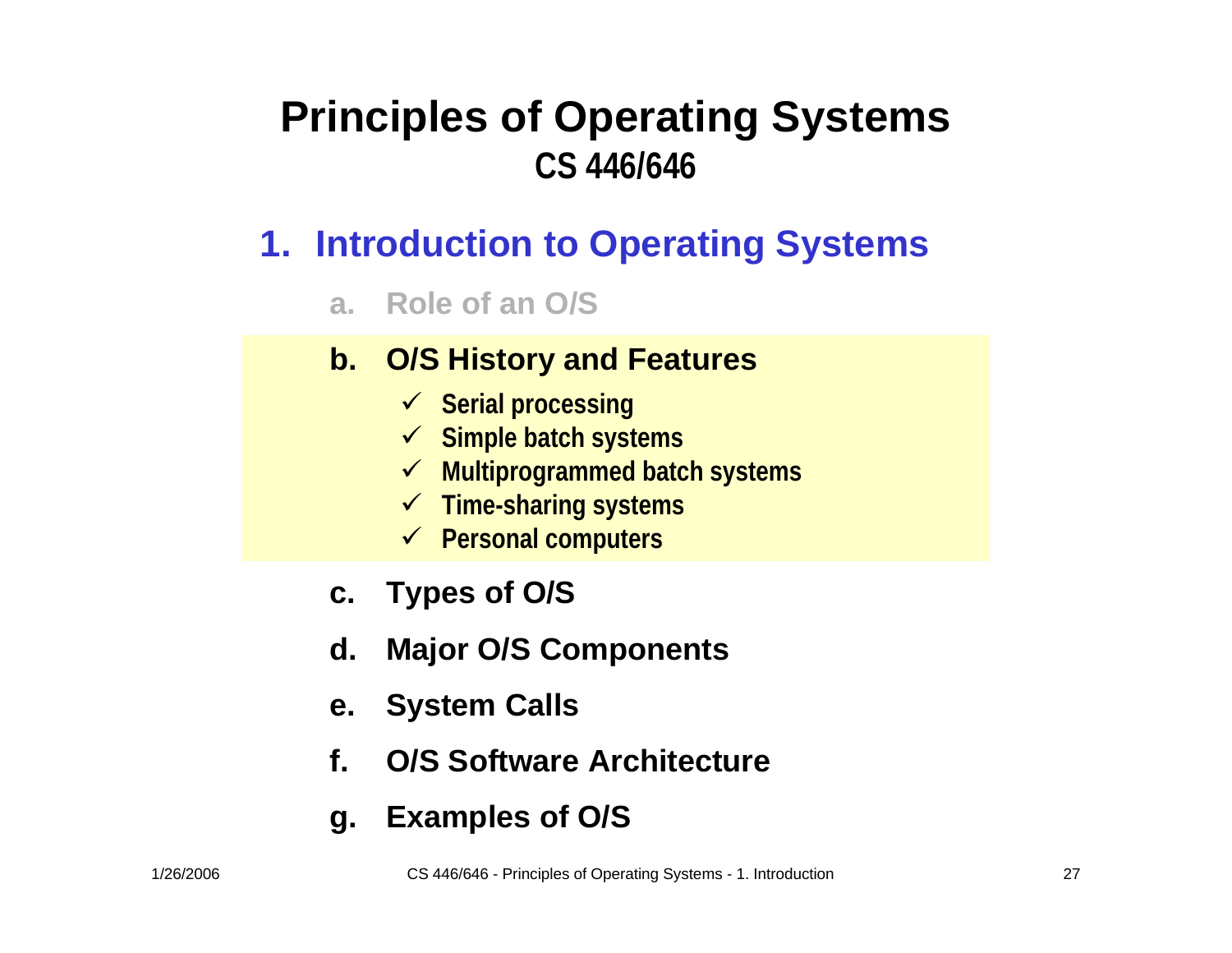### **1.b Operating System History and Features**

Note: This section is **not** a history of computer models or a year-by-year chronology of the origins of specific operating systems, like UNIX or Windows.

Our purpose is to highlight the **generic** features of operating systems through major periods in their evolution.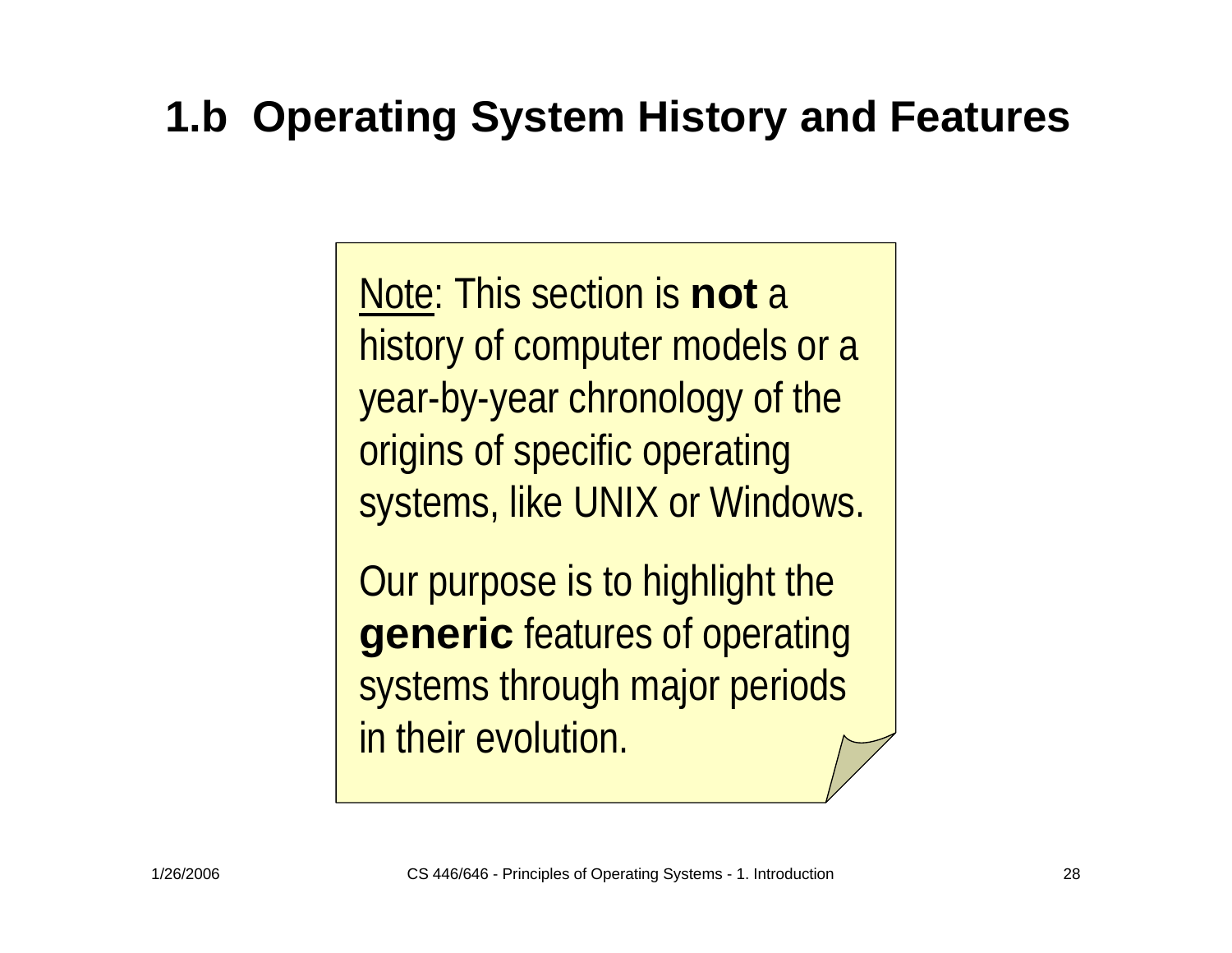- ¾ **First generation: 1945–55**
	- $\checkmark$  room full of armoires: mechanical relays, then vacuum tubes



#### **The ENIAC (Electronic Numerical Integrator And Computer)**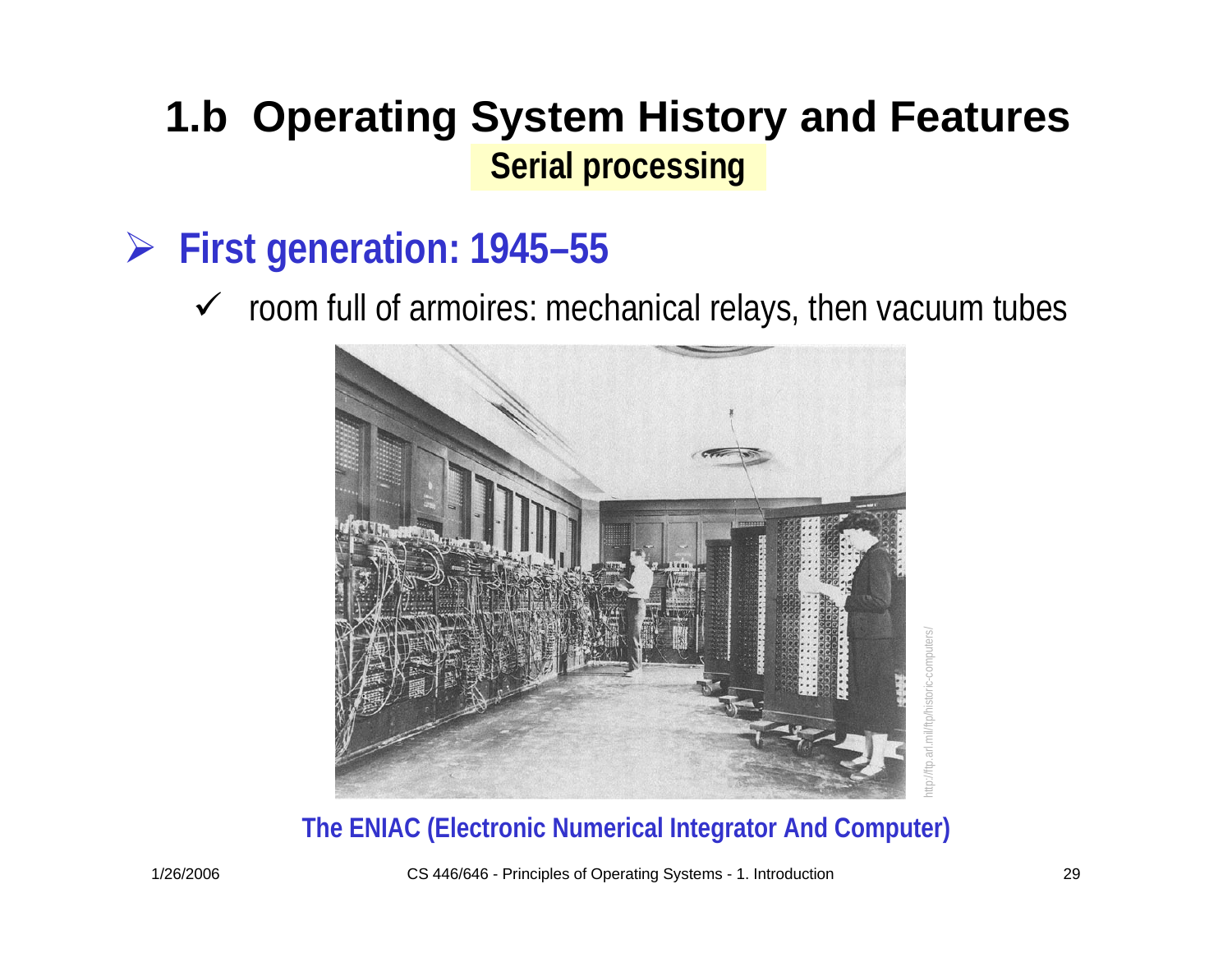- ¾ **Human operator-programmer-user**
	- $\checkmark$  the machine was run from a console that had display lights, toggle switches, a plugboard or punched cards, a printer
	- $\checkmark$  the programmer also "operated" the machine as she/he interacted directly with the bare hardware
	- $\checkmark$  at first the computer was programmed by physically re-wiring it; later, through stored programs ("von Neumann architecture")
- ¾ **Operating systems were unheard of**
	- $\checkmark$ programs were entirely written in machine or assembly language
	- $\checkmark$  one running program had complete control of the entire computer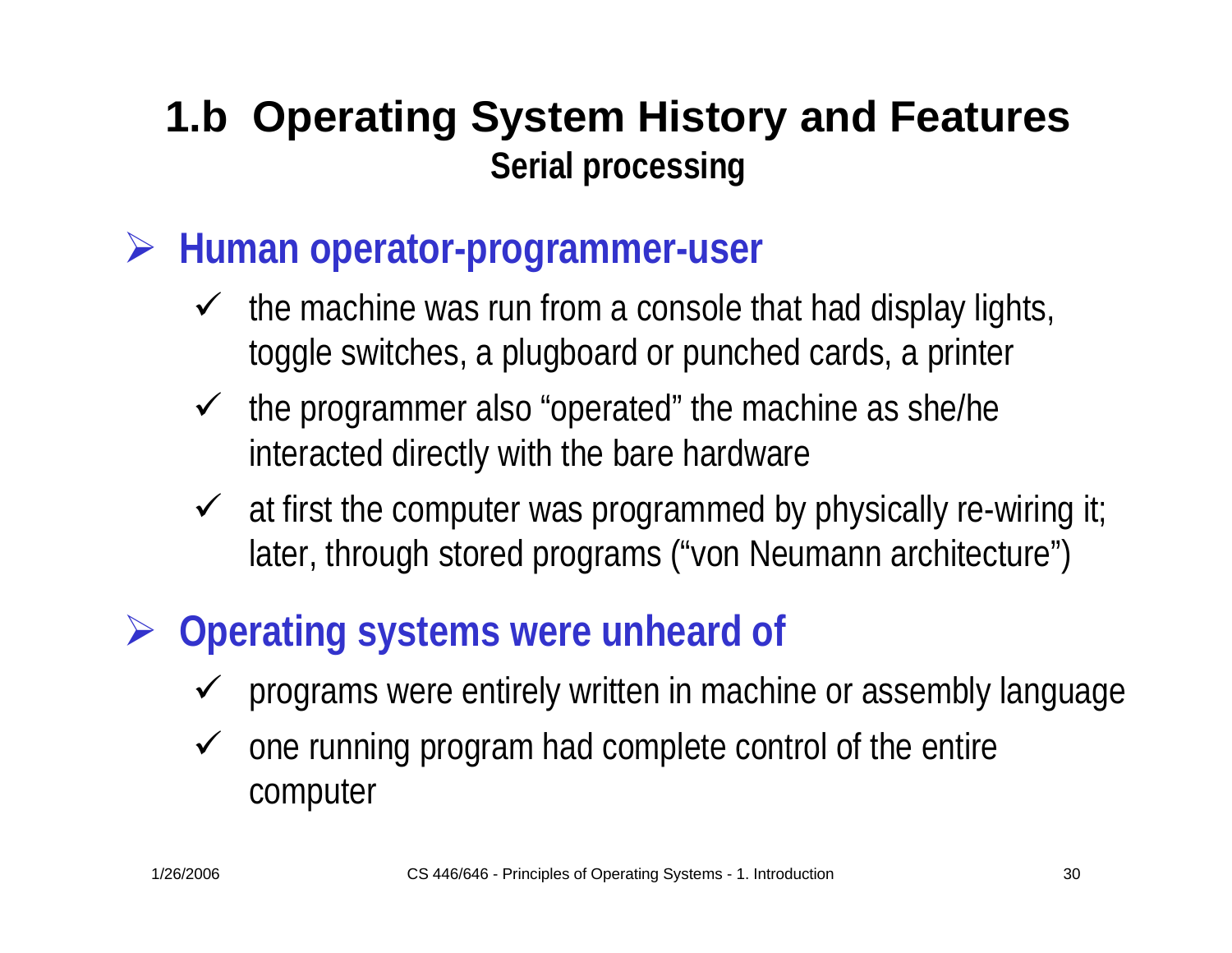¾ **Programs directly access the hardware, one at a time**

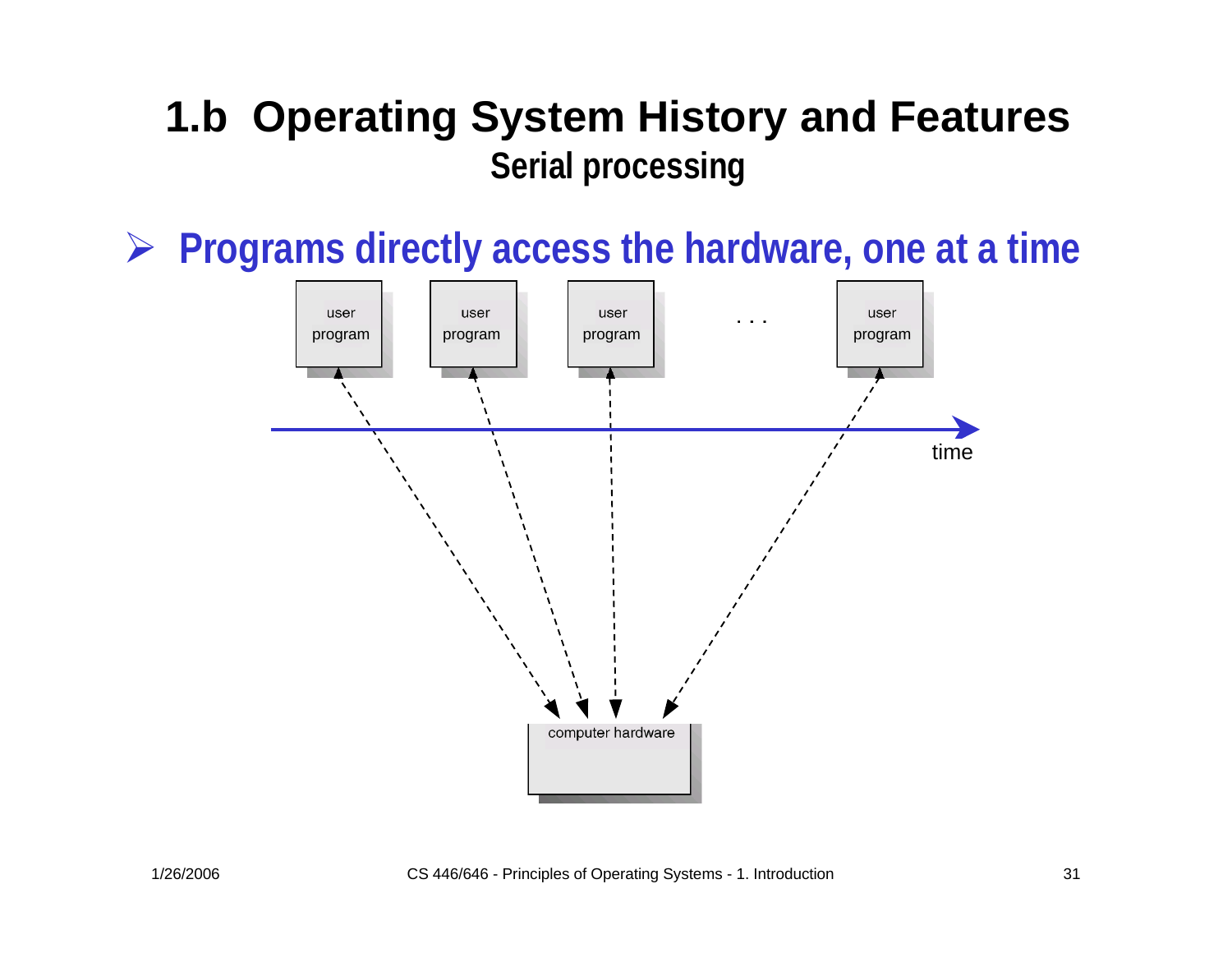## ¾ **Problems? Problem 1: scheduling**

- $\checkmark$  users had access to the computer one by one in series
- $\checkmark$  machine time was reserved in blocks of half hours with a hardcopy sign-up sheet
- $\checkmark$  either the user was finished early and computer processing time was wasted
- $\checkmark$  or, more frequently, the user could not finish debugging her/his program during the allotted time

## ¾ **Problem 2: duplication of programming efforts**

- $\checkmark$  user wrote again and again the same routines (ex: I/O devices)
- $\checkmark$  no concept of libraries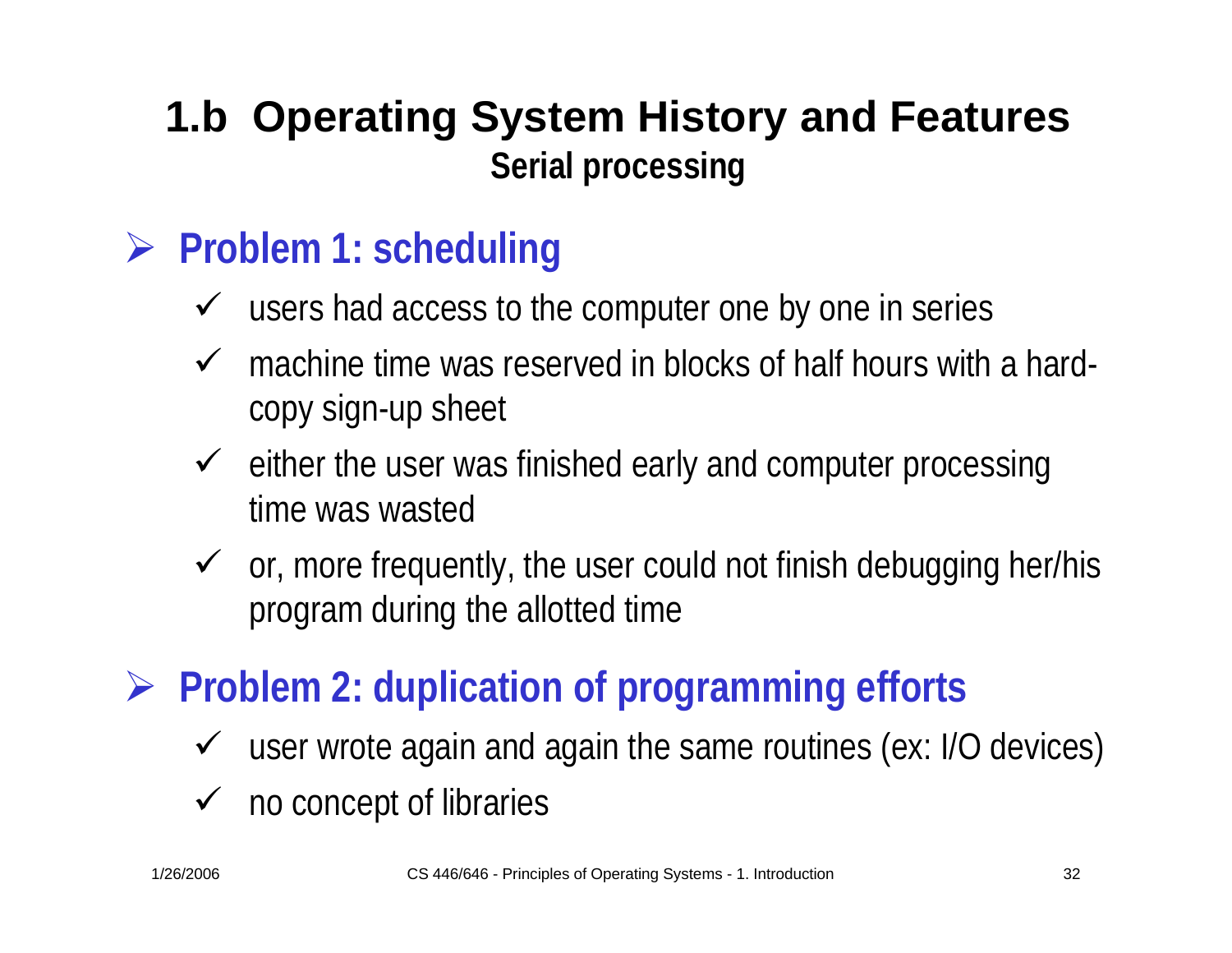- ¾ **Second generation: 1955–65**
	- $\checkmark$  advent of transistors and printed circuits



#### http://www.columbia.edu/acis/history/1965.html **The IBM 7094 at Columbia University**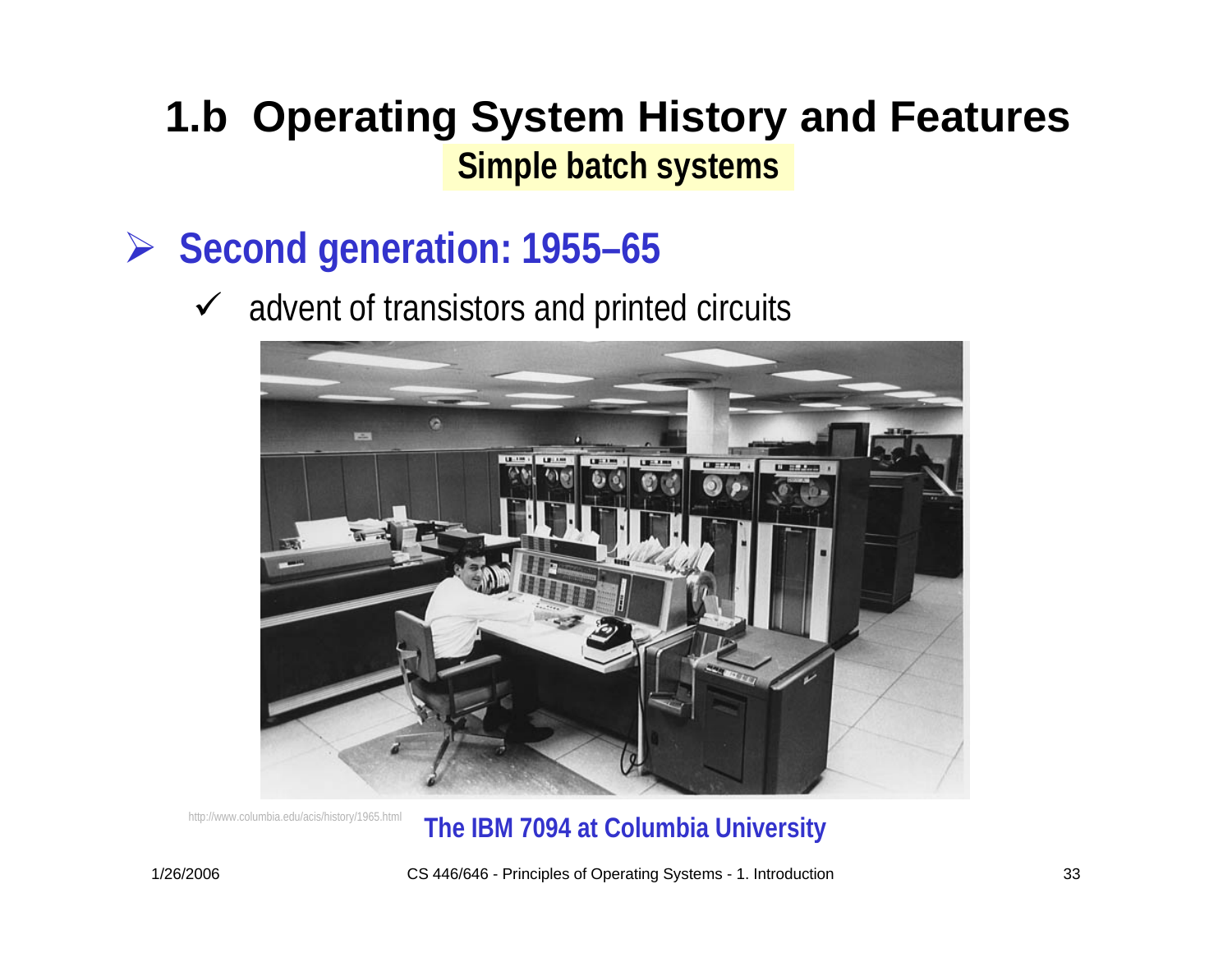- ¾ **Separation between operators and programmers**
	- $\checkmark$  first commercially viable machines
	- $\checkmark$  the programmer prepares her/his job off-line on punched cards, brings the card deck to the machine room and waits for results
	- $\checkmark$  the human operator runs the job and delivers a printed output
- ¾ **New problem? problem: still basically serial processing**
	- **√** one single **job** at a time
	- $\checkmark$  huge setup time for each job: loading the compiler, the source program, saving the compiled program, loading, linking, etc.
	- $\checkmark$  also mounting and dismounting tapes, handling card decks, etc.
	- $\checkmark$  a lot of time was wasted manipulating things and walking around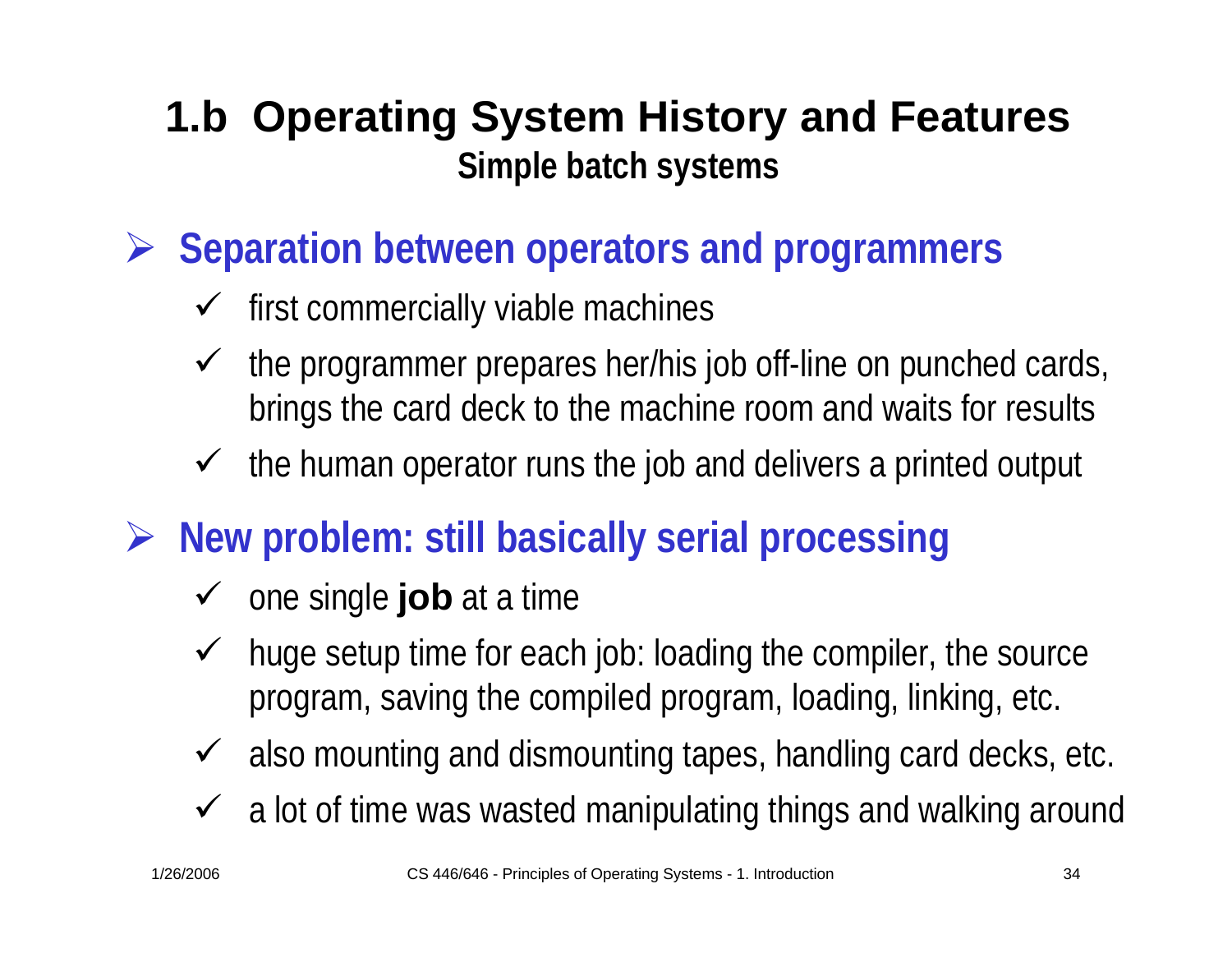- ¾ **Solution? Solution: batch the jobs together**
	- 1. the human operator pre-reads a tray full of jobs onto a magnetic tape
	- 2. the human operator loads a special program, the **monitor**, that will automatically read the jobs from the tape and run them sequentially
	- 3. the effect of the monitor program is to write the output of each job on a second magnetic tape
	- 4. finally, the human operator brings the full output tape for offline printing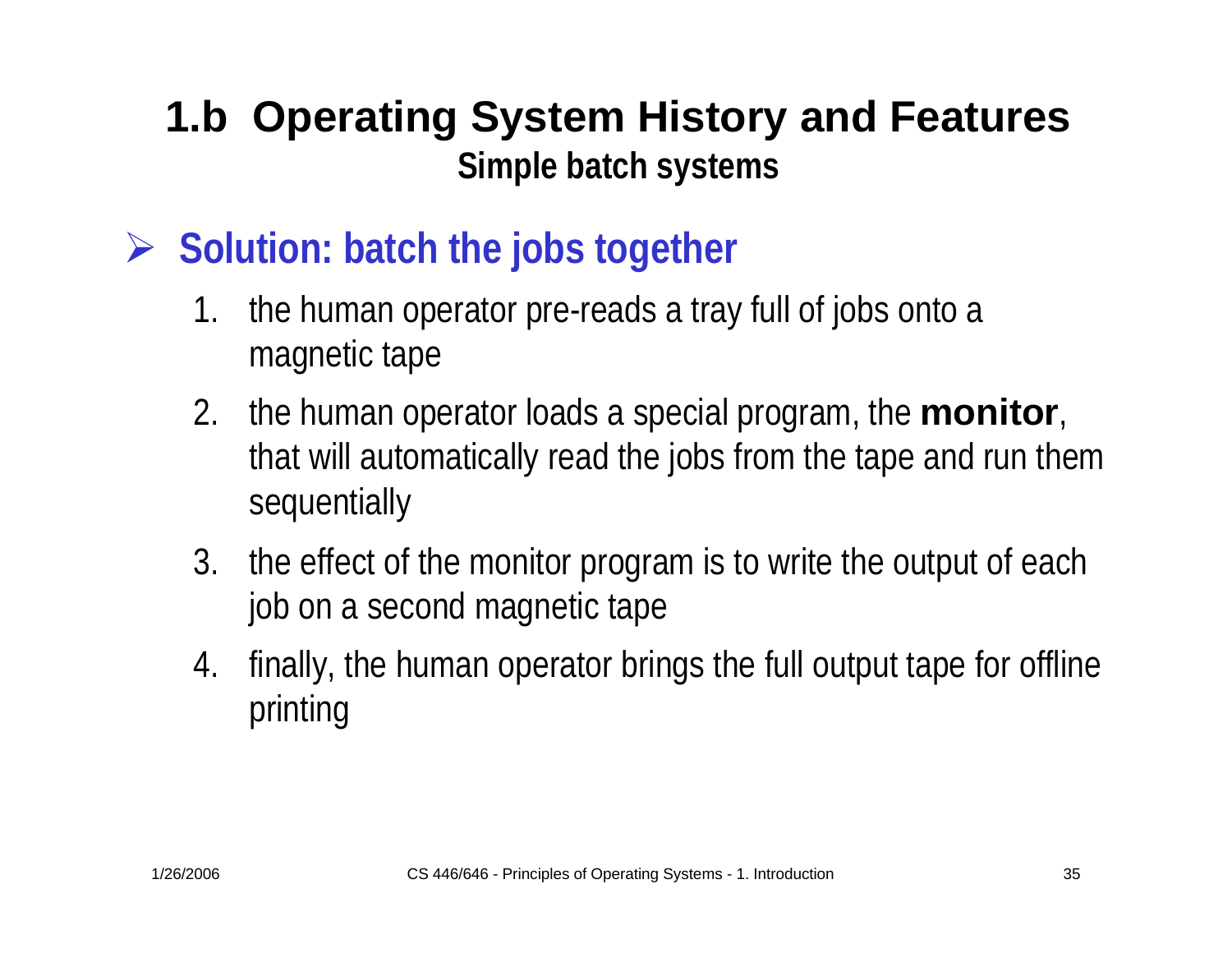

a) programmer brings cards to IBM 1401

**An early IBM batch system**

- b) 1401 reads batch of jobs onto tape
- c) operator carries input tape to IBM 7094
- d) 7094 does computing
- e) operator carries output tape to 1401
- f) 1401 prints output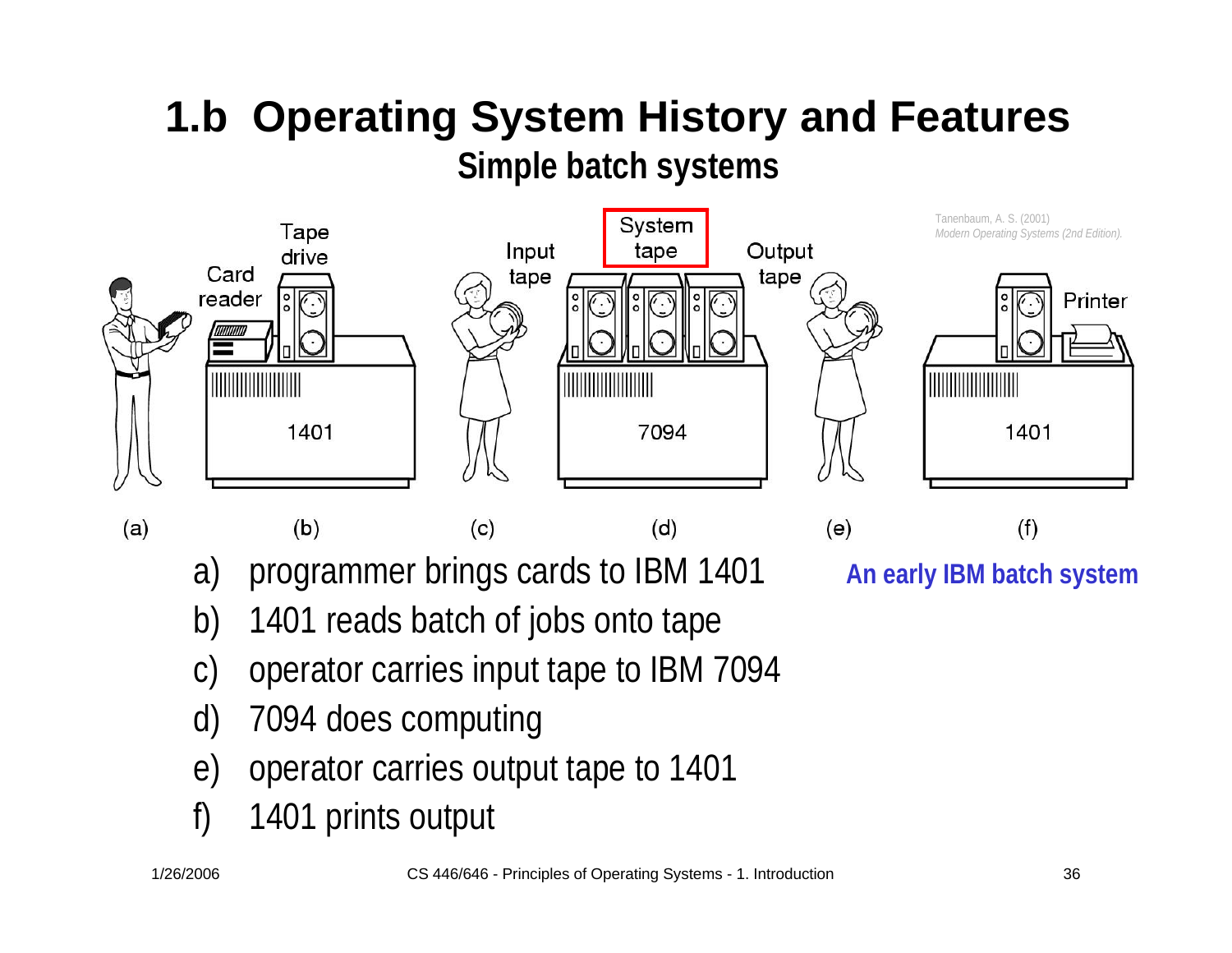- ¾ **The monitor program automates some of the human operator's tasks and is the ancestor of modern O/S**
	- $\checkmark$  the monitor is a special program that controls the sequence of events
	- $\checkmark$  it always resides in main memory
	- $\checkmark$  it reads in jobs one at a time, places a job in the user program area of the memory, and passes control to it
	- $\checkmark$  upon completion, the user program branches back to the monitor, which immediately loads and executes the next job
	- $\checkmark$  therefore, the CPU alternates between fetching/executing instructions from the monitor program and fetching/executing instructions from the user program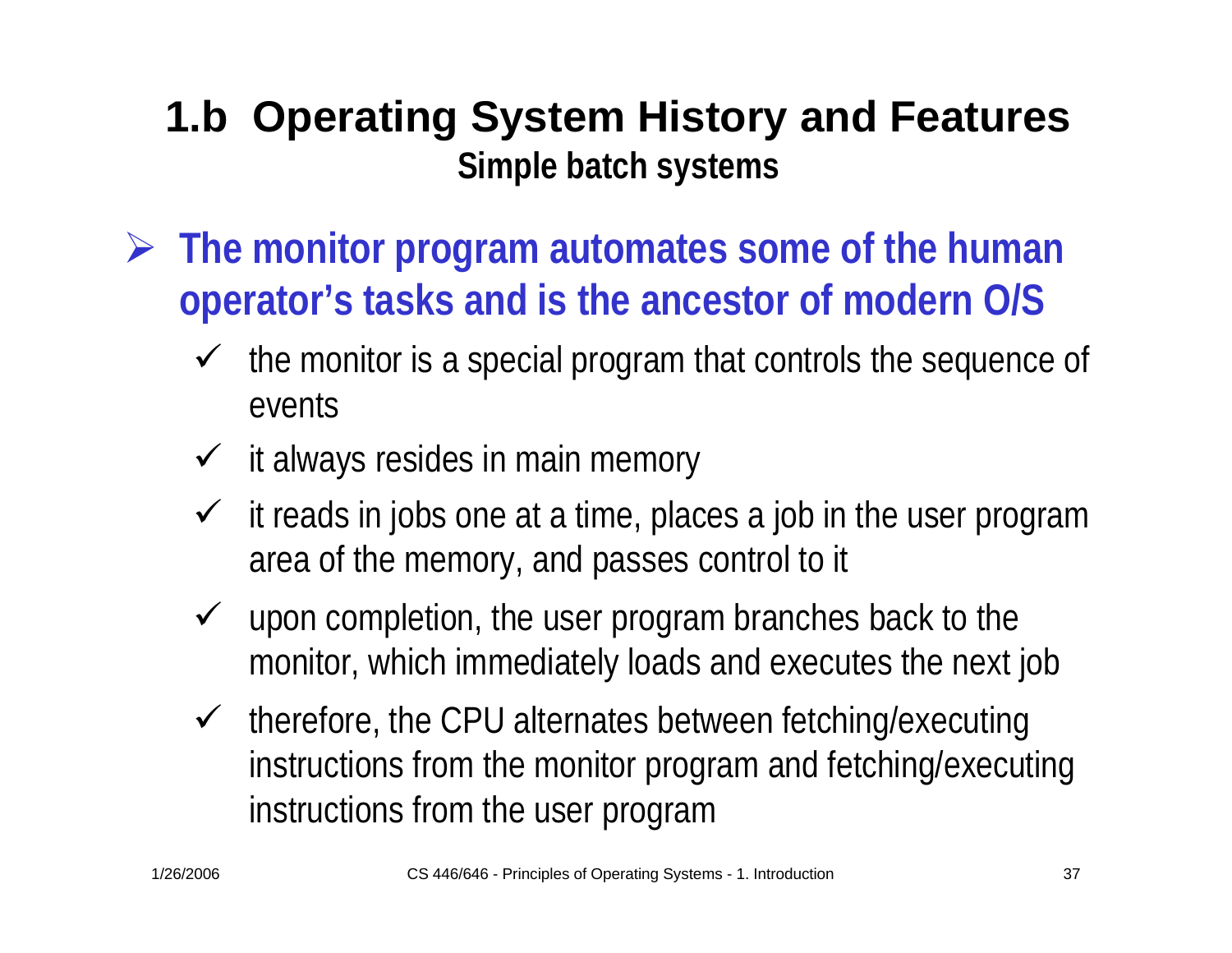

#### **Memory layout for a resident monitor**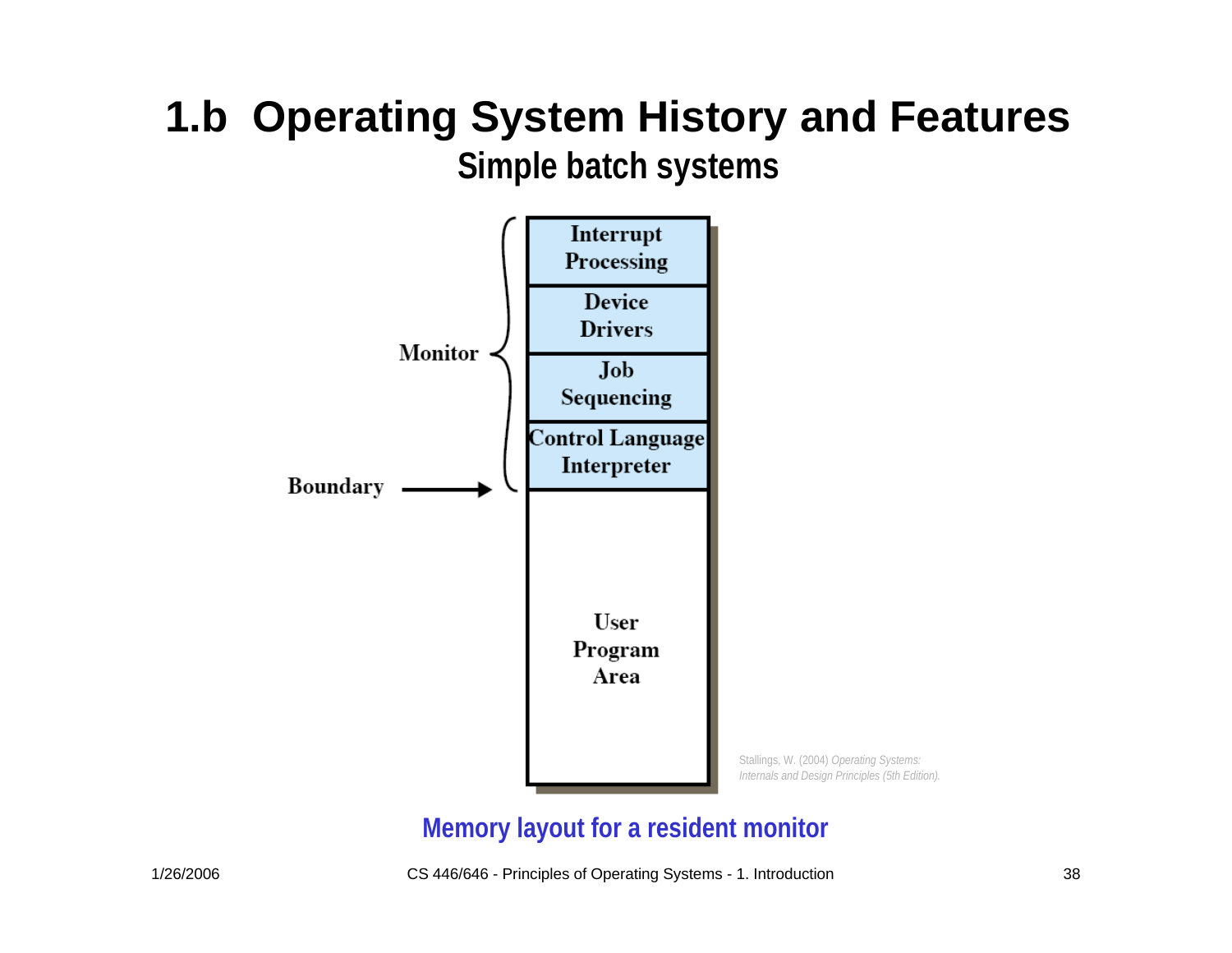- ¾ **A Job Control Language (JCL) operates the monitor**
	- $\checkmark$ primitive programming language: **\$JOB**, **\$FTN**, **\$LOAD**, **\$RUN**
	- $\sqrt{ }$  gives instructions to the monitor about what compiler to use, what data to work on, etc.



**Structure of a typical Fortran Monitor System (FMS) job's card deck**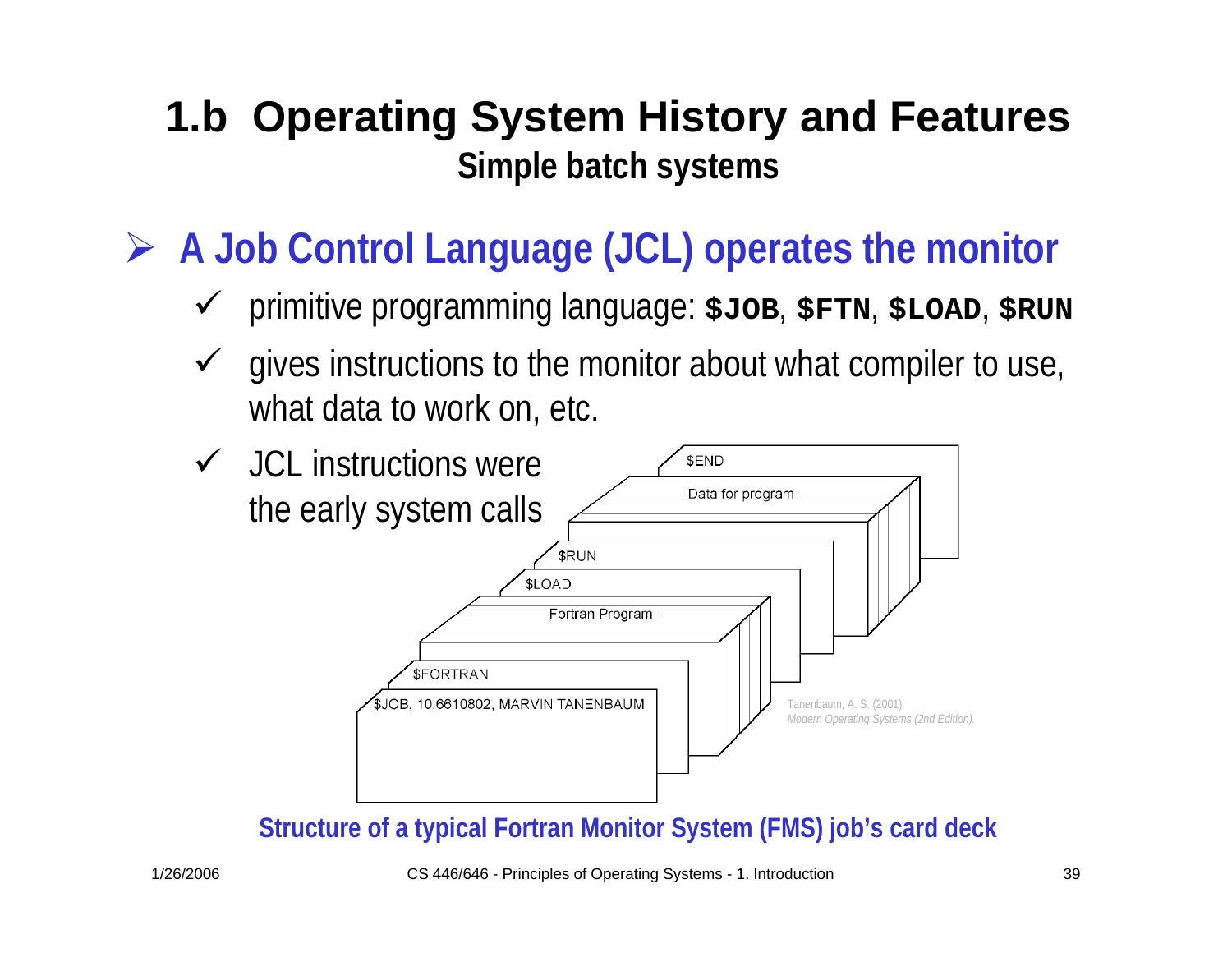- ¾ **A batch system monitor is a special program that cohabitates in memory with the job being executed**
	- $\checkmark$ the monitor must alternate between seize and relinquish control
	- $\checkmark$ the monitor must switch among various portions of memory
- ¾ **Hardware features needed to support batch? batch**
	- $\checkmark$ memory protection
	- $\checkmark$ timer (long-term, NOT preemptive)
	- $\checkmark$  privileged instructions
	- $\checkmark$  voluntary interrupts (monitor calls)
	- $\rightarrow$  this led to the concept of "modes of operation"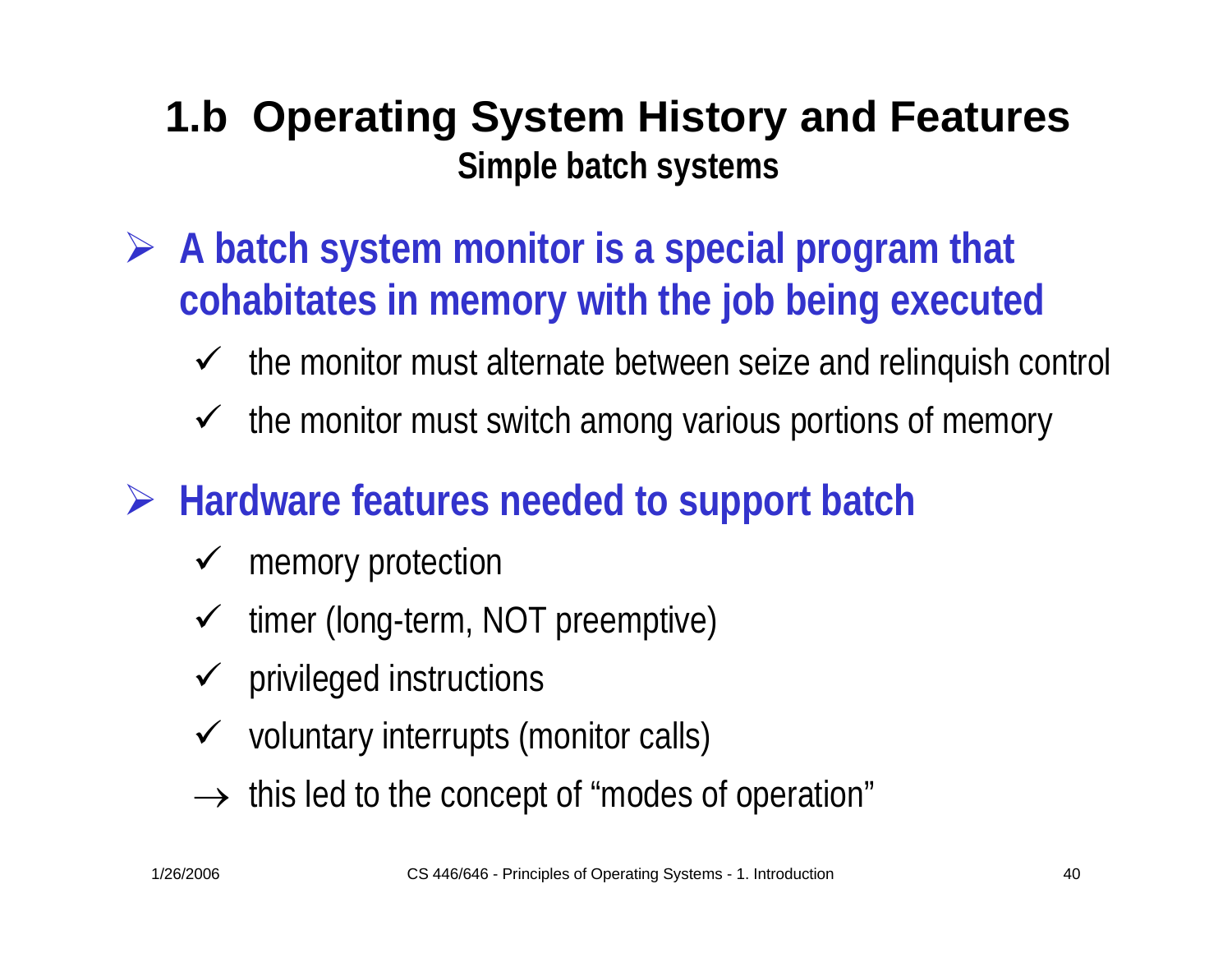- ¾ **Memory protection**
	- $\checkmark$  a job must not alter the memory area containing the monitor
- ¾ **Timer (long-term)**
	- $\checkmark$  a global time limit prevents a job from monopolizing the system
- ¾ **Privileged instructions**
	- $\checkmark$  certain machine-level instructions can only be executed by the monitor, for ex: access to all CPU registers or I/O access
- ¾ **Voluntary interrupts (traps to monitor)**
	- $\checkmark$  make it easier to relinquish control to, and regain control from user programs (early computers did not have this capability)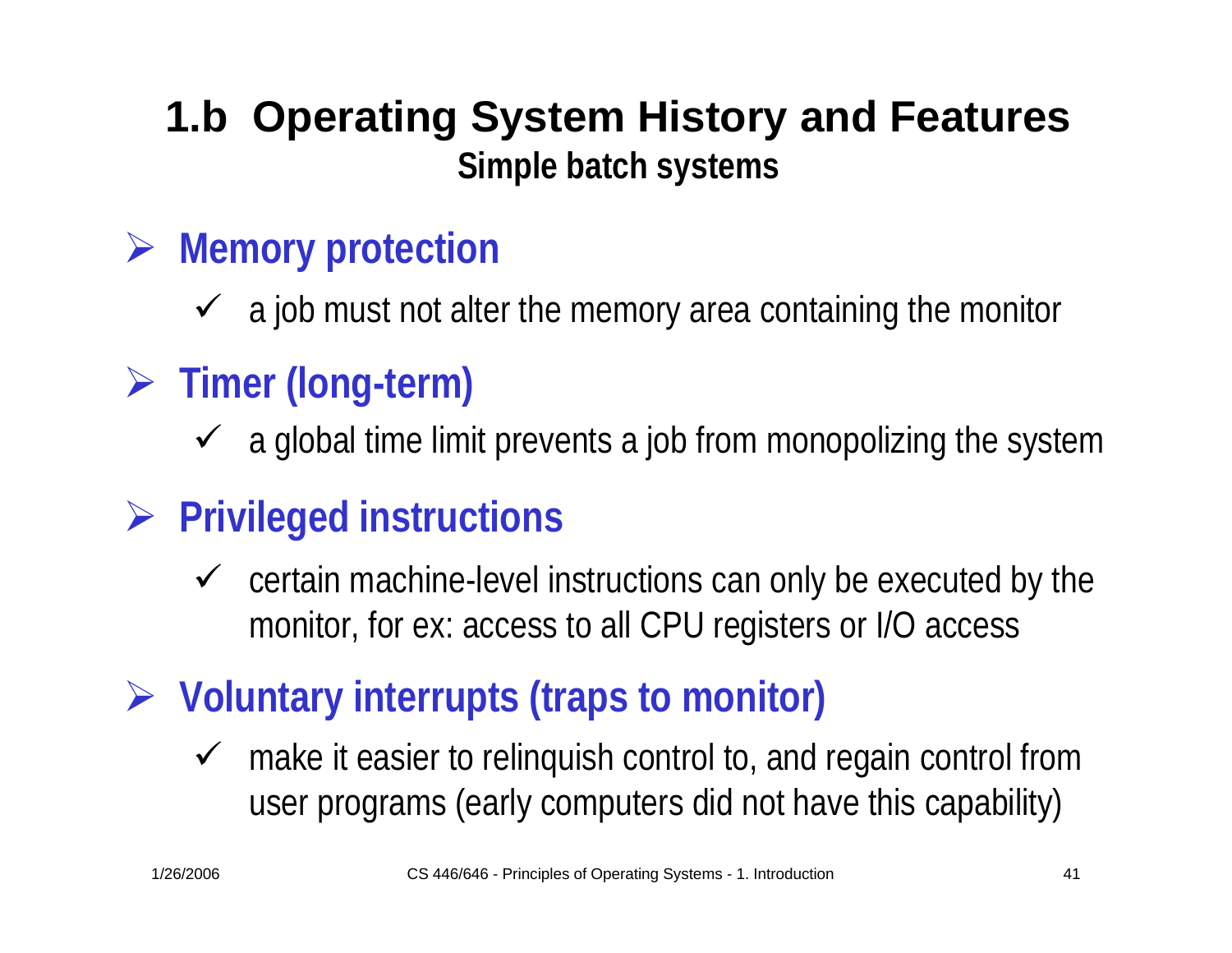- ¾ **This led to the concept of "modes of operation"**
	- ◆ user programs execute in **user mode**: certain instructions may not be executed
	- 9 monitor executes in **monitor mode** (or "system mode", "control mode", "kernel mode", "privileged mode", "supervisor mode", etc.)
	- $\checkmark$  in monitor mode, privileged instructions can be executed, protected areas of memory and I/O devices may be accessed
	- $\checkmark$  user/monitor mode is generally flagged by a bit in the Program Status Word (PSW) register of the CPU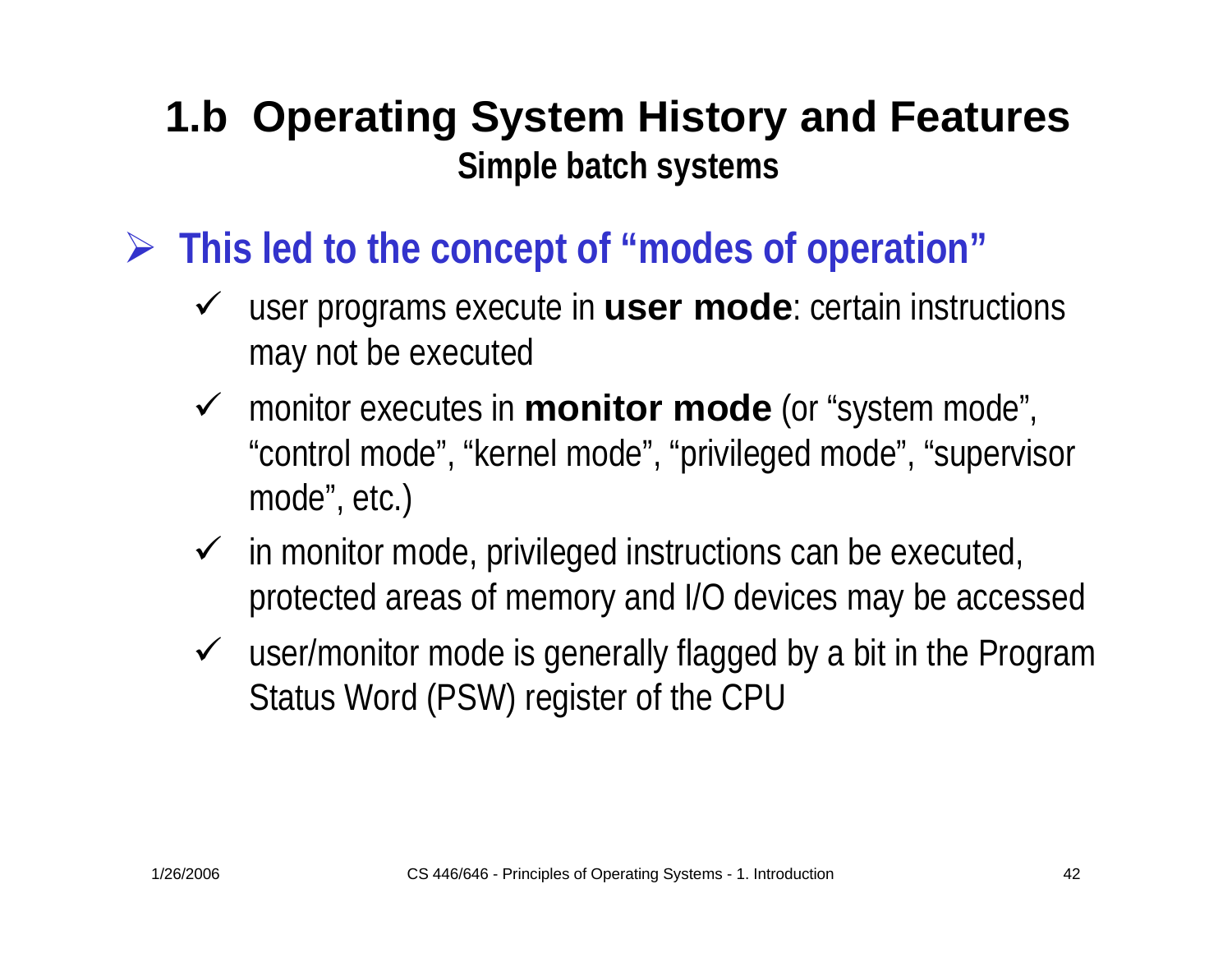### **1.b Operating System History and Features**

Note: The history of computer systems reveals the problems faced by the early designers and operators, and the key ideas and solutions still around today.

Computer science is fundamentally an **empiric** science: features have mainly evolved from needs.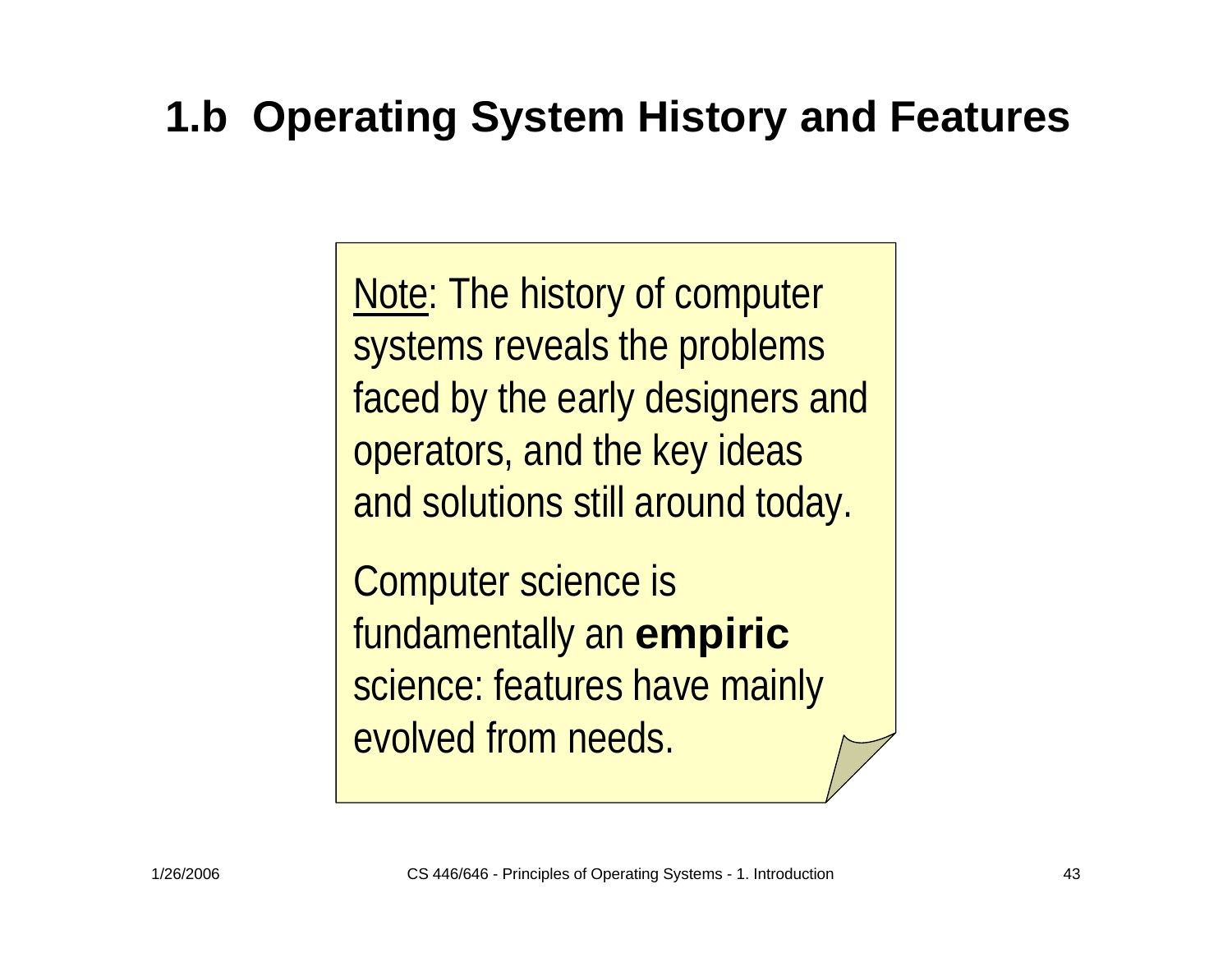- ¾ **Third generation: 1965-80**
	- $\checkmark$  first major use of small-scale Integrated Circuits (ICs)



http://www.thocp.net/hardware/pictures/ **The IBM 360**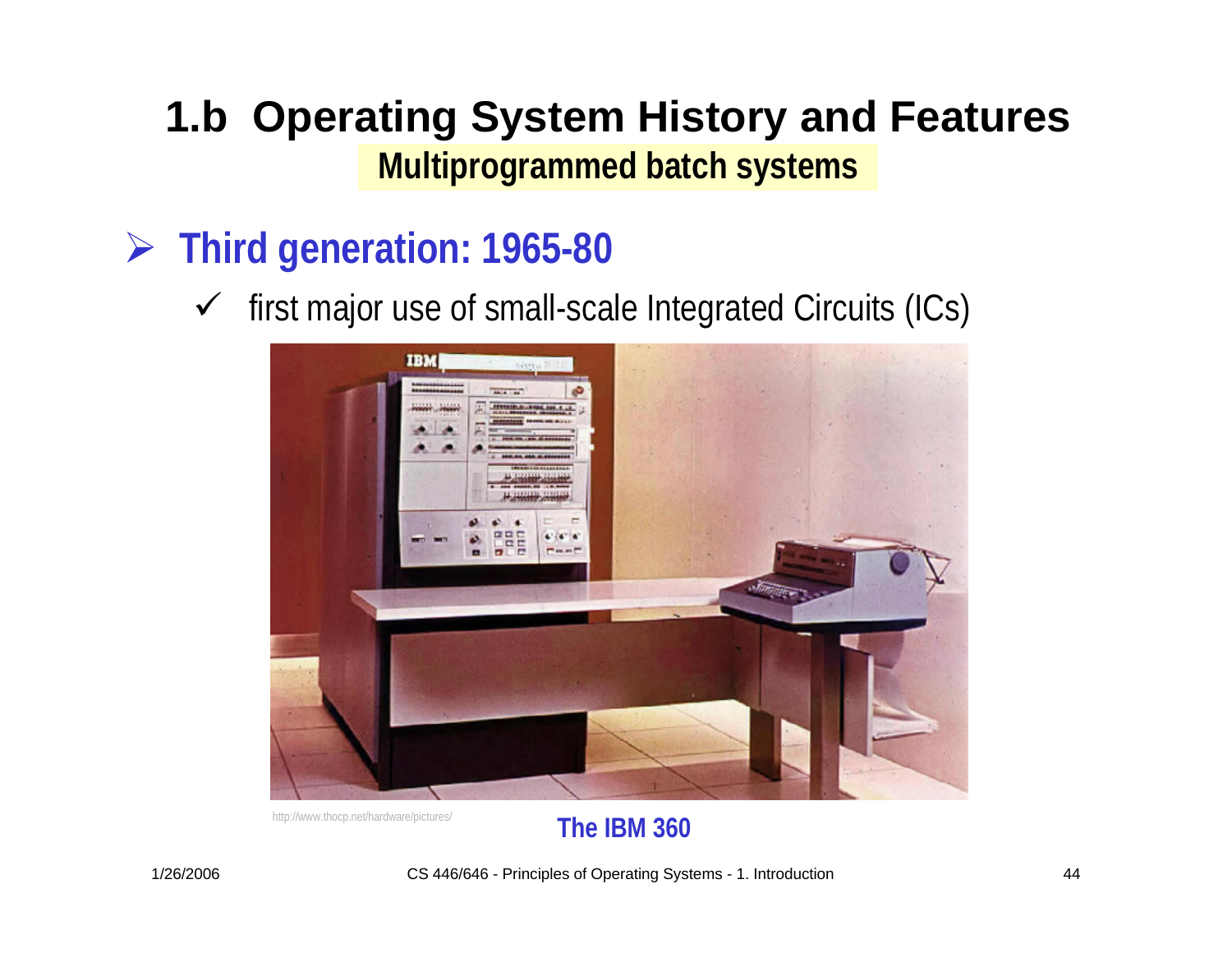- **► Problem: despite batching, a lot of CPU time is still wasted waiting for I/O instructions to complete**
	- $\checkmark$ I/O devices much slower than processor (especially tapes!)



### **Example of system utilization with uniprogramming**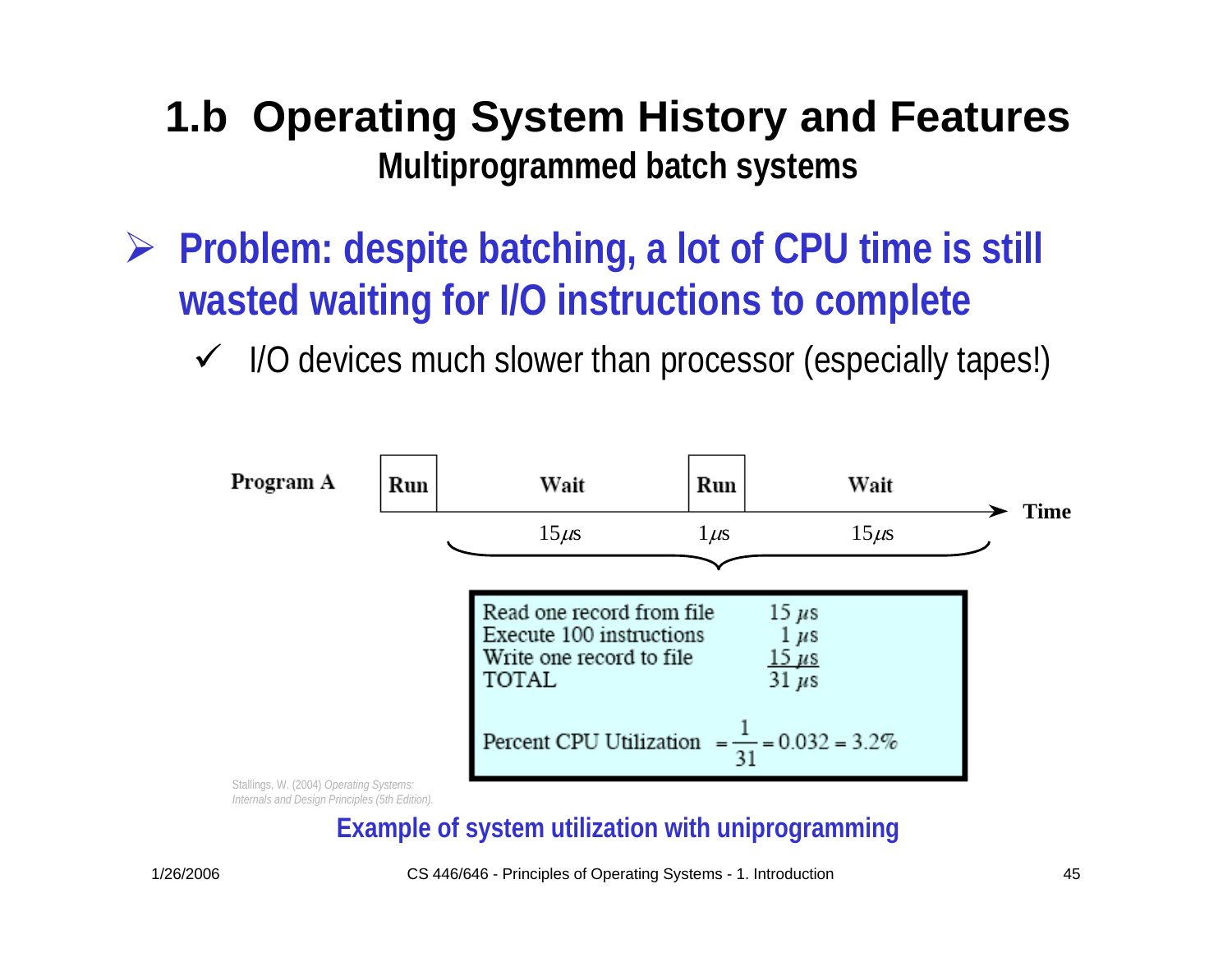- ¾ **Solution? Solution: load two jobs in memory**
	- $\sqrt{ }$  while one job is waiting for I/O, the processor could switch to the other job



Stallings, W. (2004) *Operating Systems: Internals and Design Principles (5th Edition).* 

#### **Multiprogramming with two programs**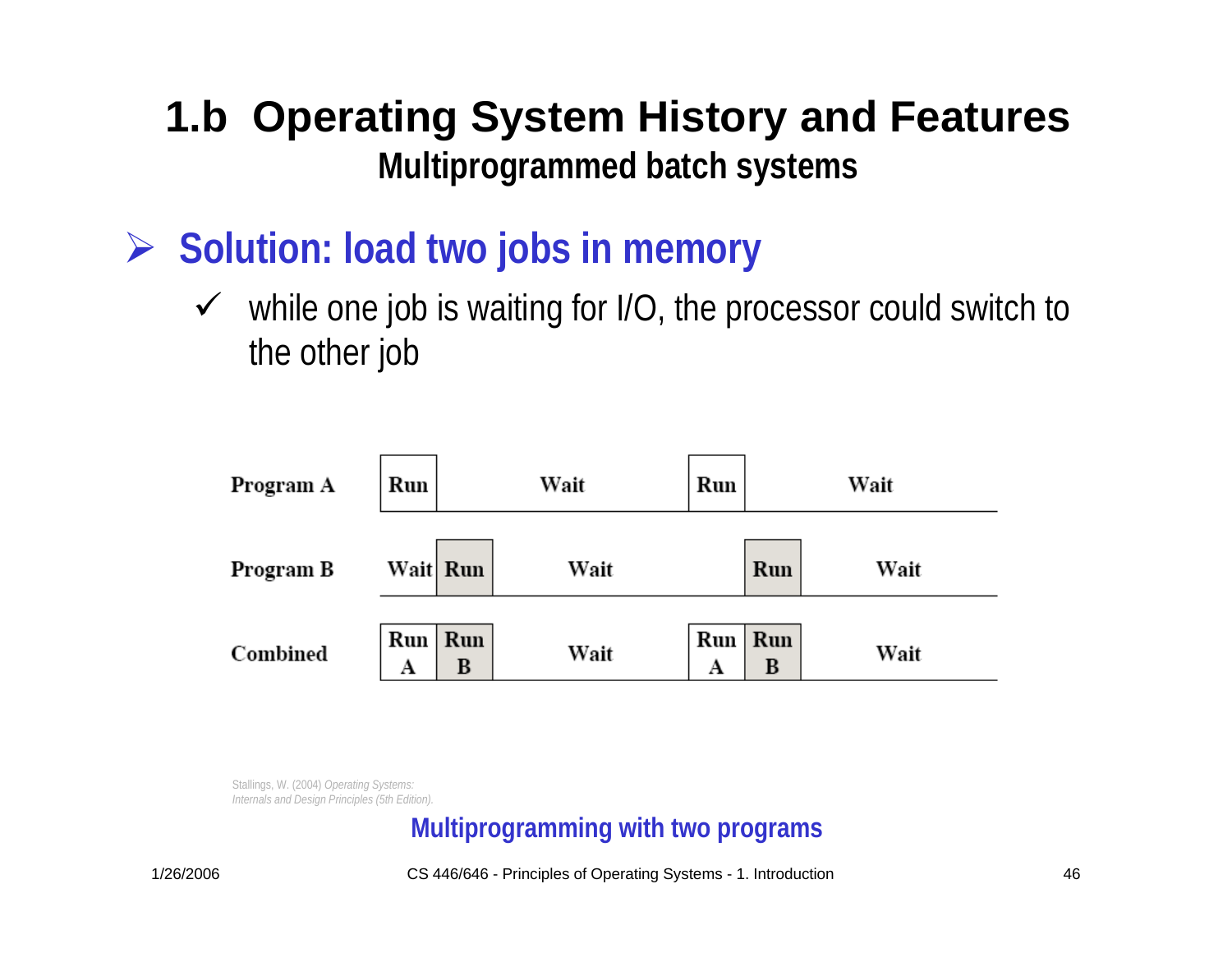- ¾ **Expand to three, four or more jobs**
	- $\sqrt{ }$  jobs are kept in main memory at the same time and the CPU is multiplexed among them, or "multiprogrammed"
	- $\sqrt{ }$ **multiprogramming** ("multitasking") is a central O/S theme



*Internals and Design Principles (5th Edition).* 

### **Multiprogramming with three programs**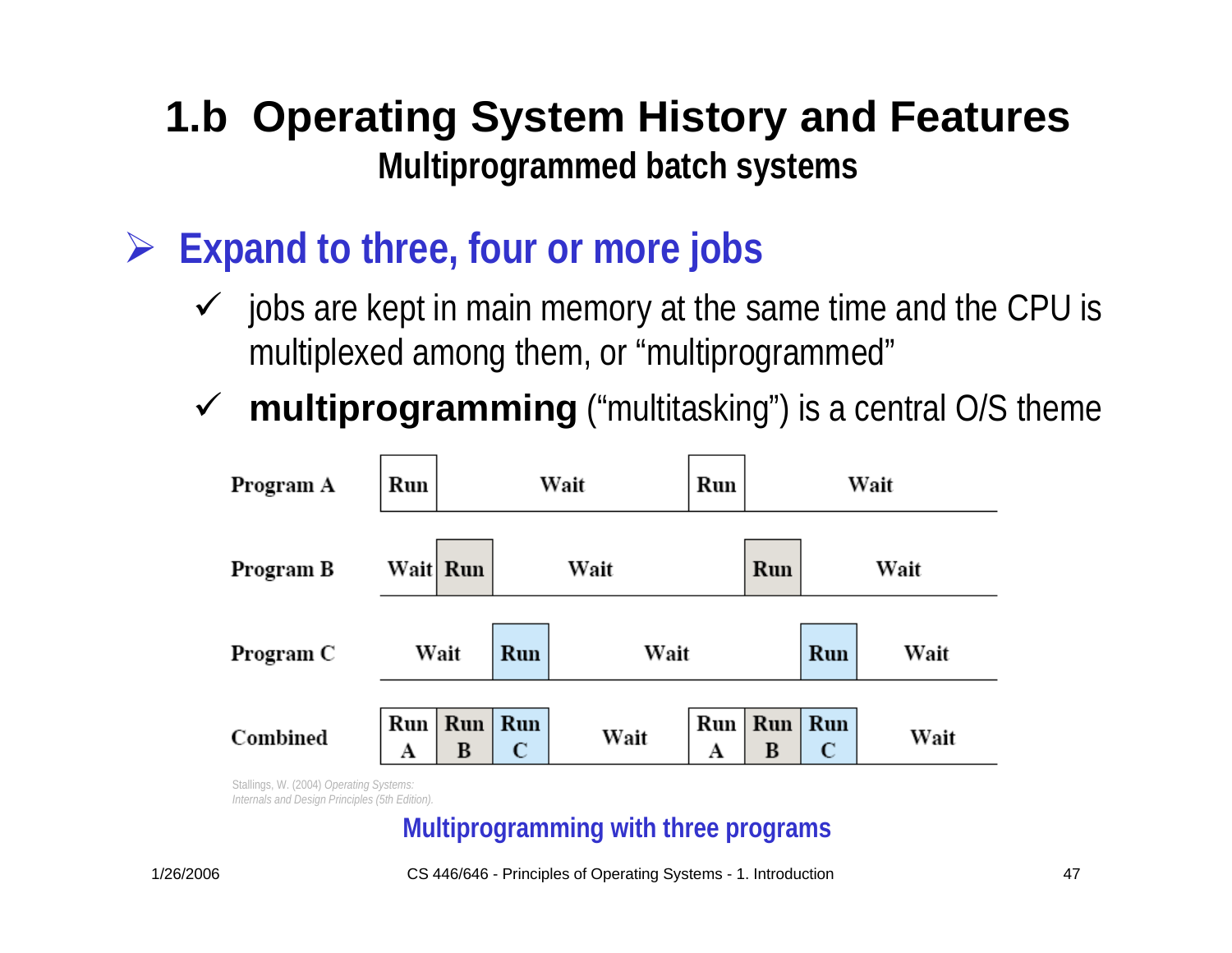¾ **Example of multiprogramming with three jobs**

|                        | JOB1            | JOB2             | JOB3             |
|------------------------|-----------------|------------------|------------------|
| Type of job            | Heavy compute   | Heavy I/O        | Heavy I/O        |
| <b>Duration</b>        | $5 \text{ min}$ | $15 \text{ min}$ | $10 \text{ min}$ |
| <b>Memory required</b> | 50 M            | 100 M            | 75 M             |
| Need disk?             | No              | No               | Yes              |
| Need terminal?         | No              | Yes              | No               |
| Need printer?          | No              | No               | Yes              |

Stallings, W. (2004) *Operating Systems: Internals and Design Principles (5th Edition).* 

### **Example of program execution attributes**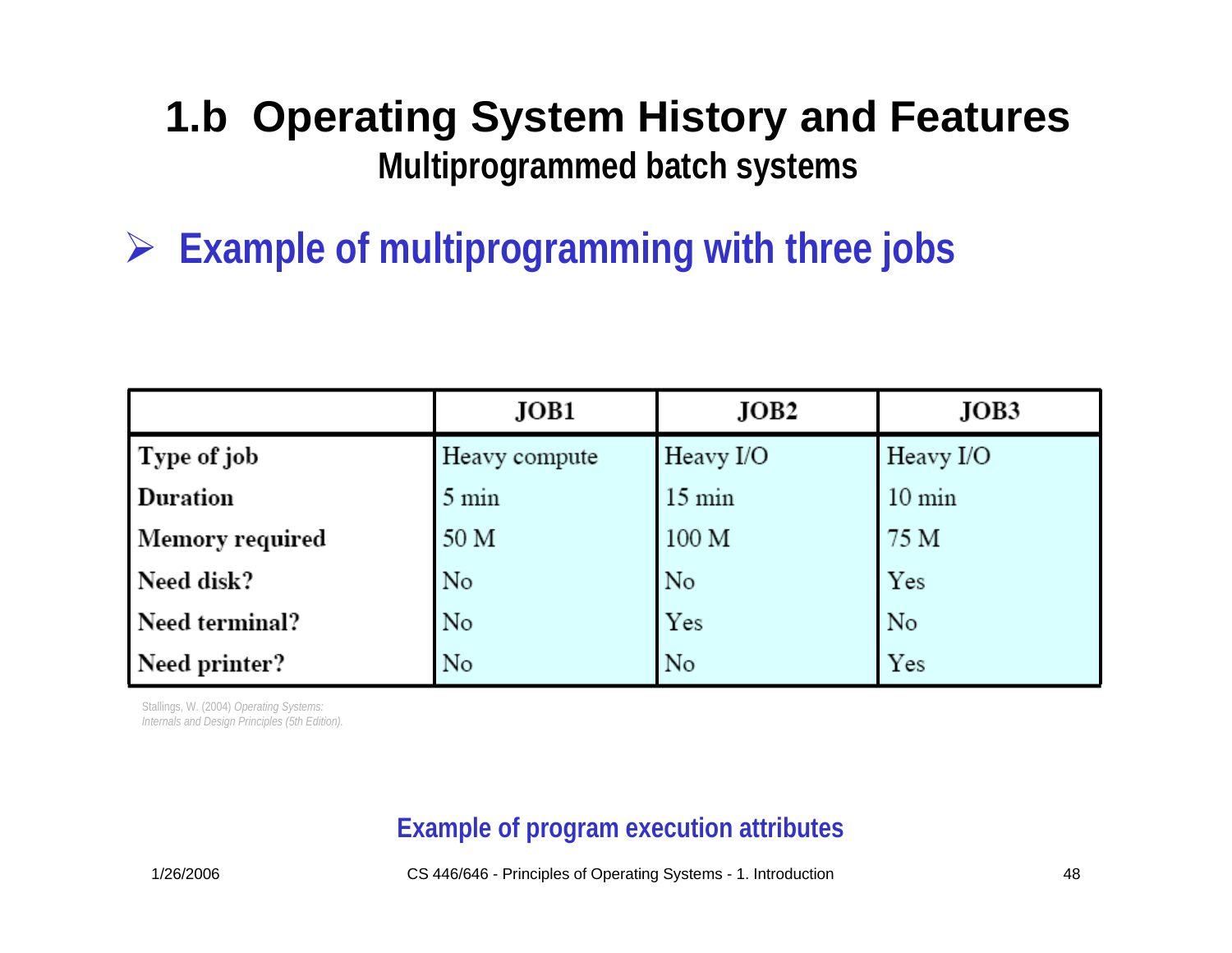

#### **Utilization histograms**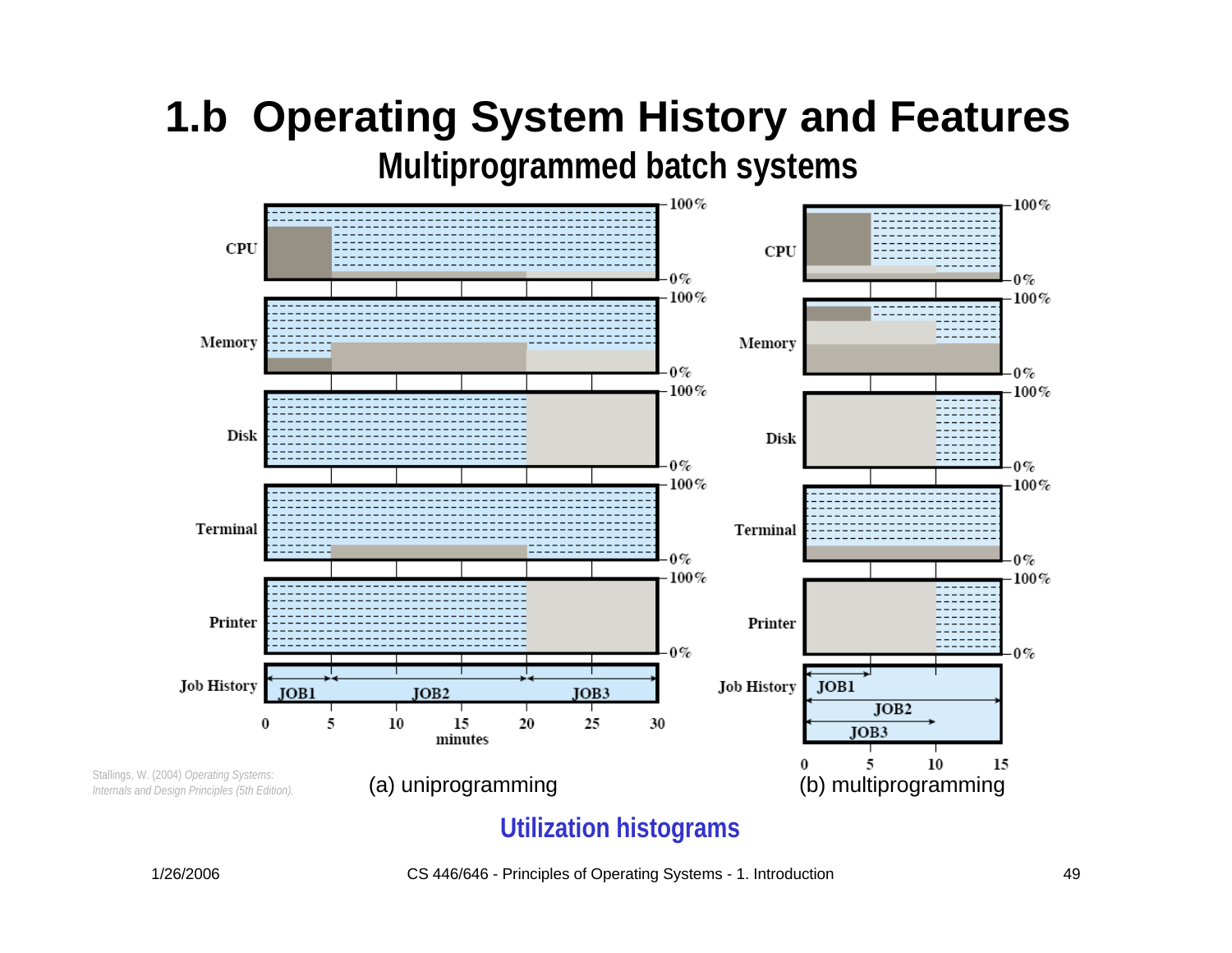¾ **Multiprogramming results in more efficient resource utilization**

|                      | Uniprogramming   | Multiprogramming |
|----------------------|------------------|------------------|
| <b>Processor</b> use | $20\%$           | $40\%$           |
| <b>Memory</b> use    | 33%              | 67%              |
| Disk use             | 33%              | $67\%$           |
| <b>Printer use</b>   | $33\%$           | 67%              |
| <b>Elapsed time</b>  | $30 \text{ min}$ | $15 \text{ min}$ |
| Throughput           | 6 jobs/hr        | 12 jobs/hr       |
| Mean response time   | $18 \text{ min}$ | $10 \text{ min}$ |

Stallings, W. (2004) *Operating Systems: Internals and Design Principles (5th Edition).* 

### **Effects of multiprogramming on resource utilization**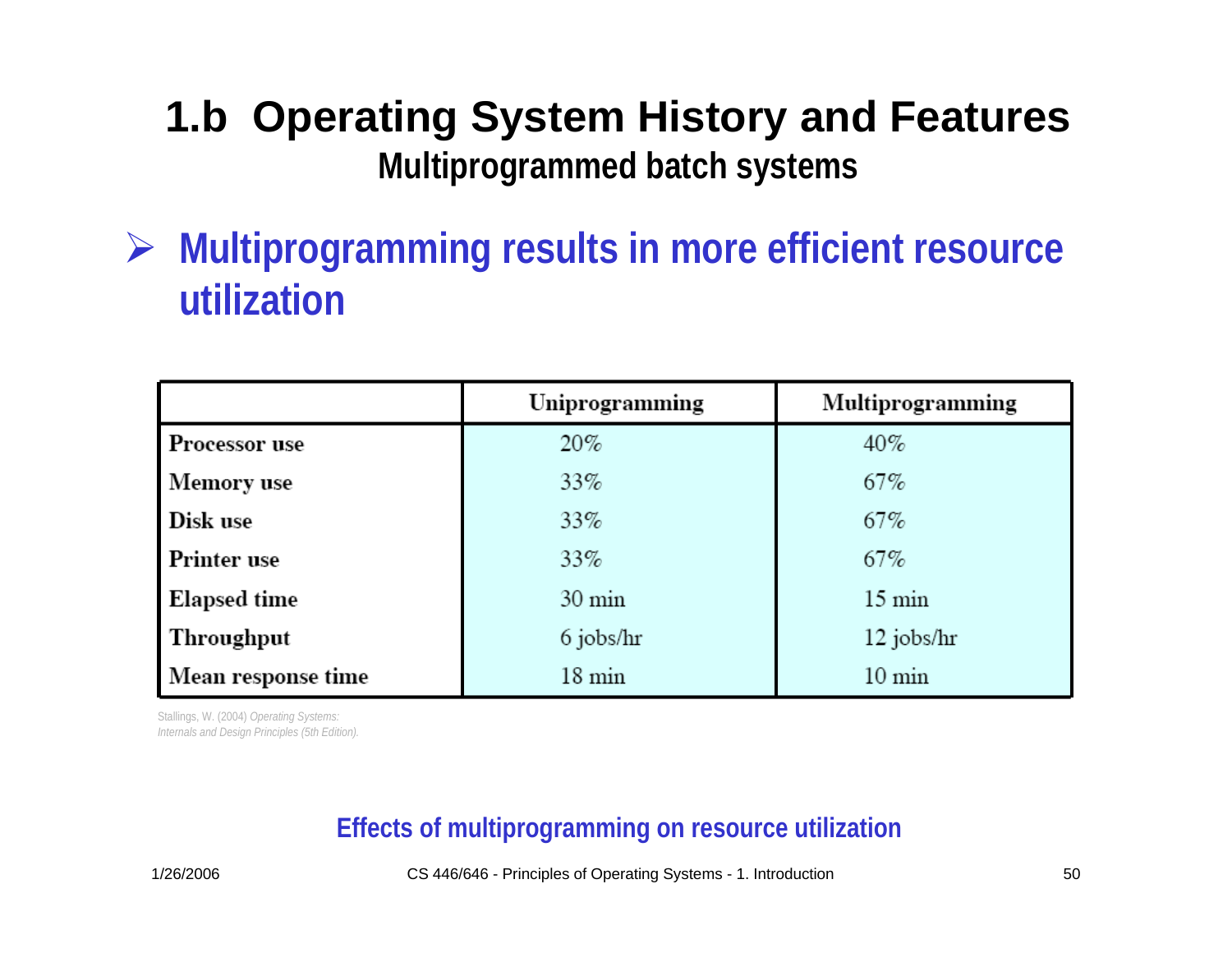¾ **Summary: serial, batched uni-, and multiprogramming**



<sup>1/26/2006</sup> CS 446/646 - Principles of Operating Systems - 1. Introduction 51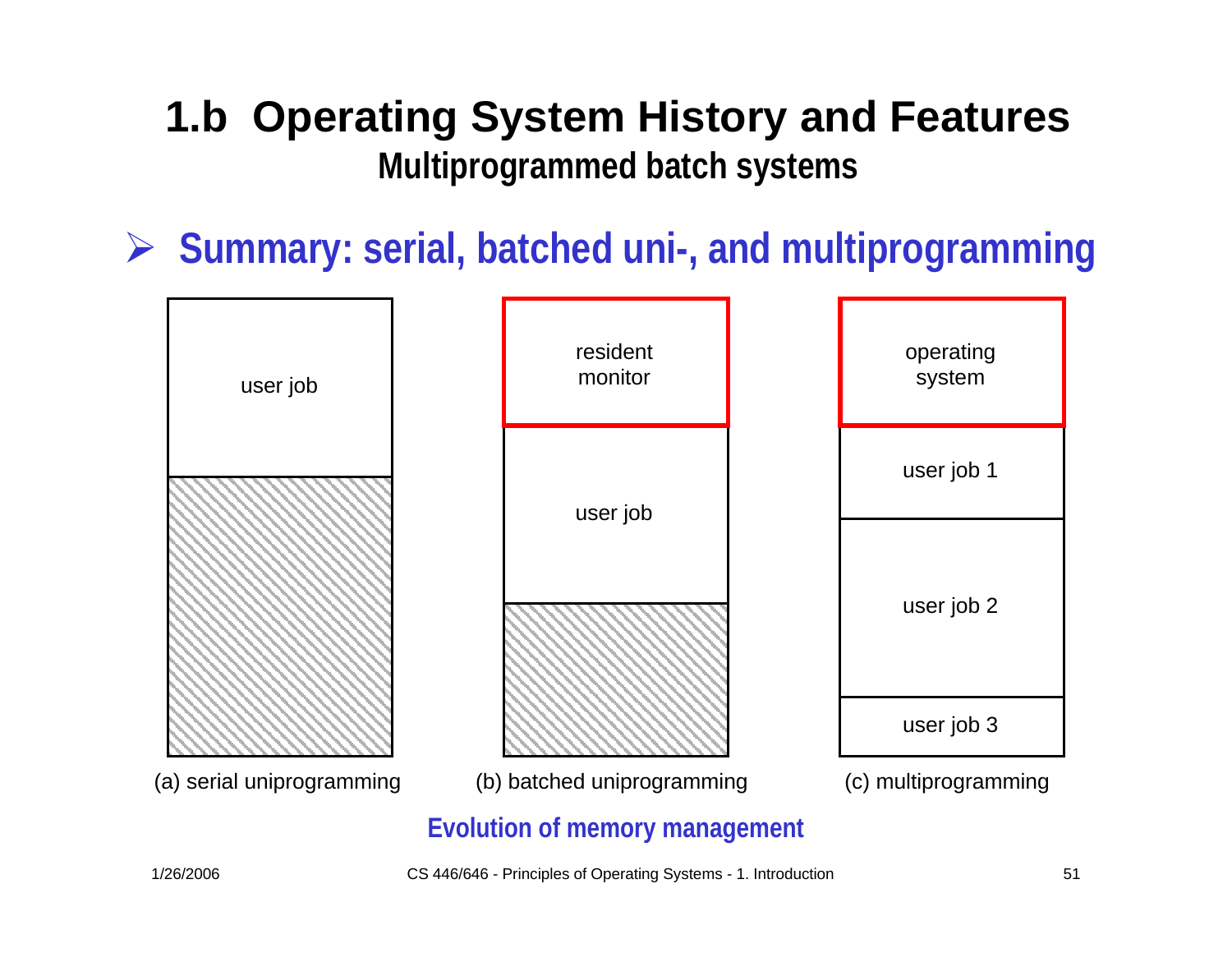# **1.b Operating System History and Features**

**Multiprogrammed batch systems**

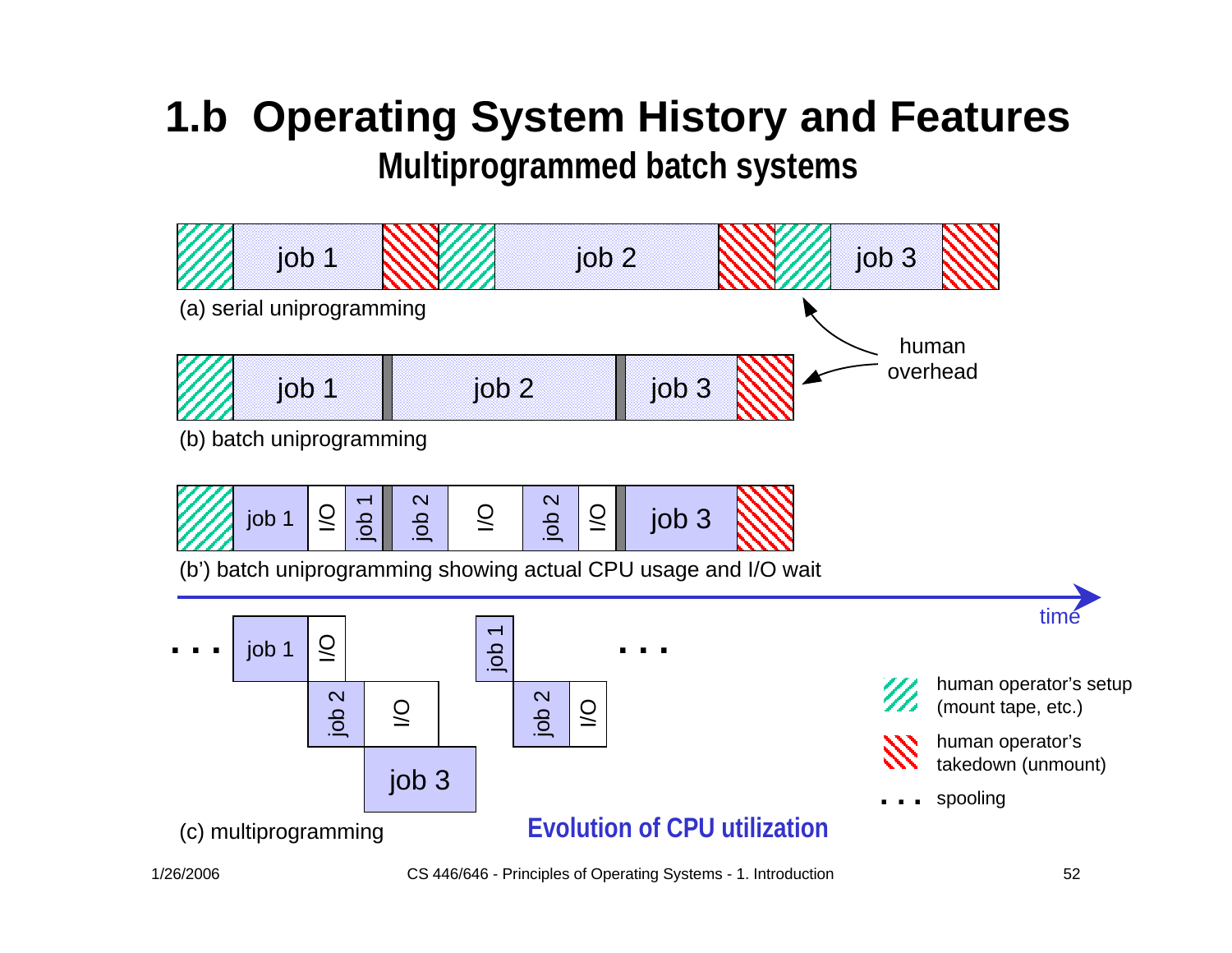- ¾ **A multiprogramming O/S is fairly sophisticated compared to a uniprogramming O/S**
	- $\checkmark$  it requires memory management: the system must allocate the memory to several jobs
	- $\checkmark$  it requires CPU scheduling: the system must choose among several jobs ready to run

### ¾ **Multiprogramming also relies on I/O hardware features**

- ◆ I/O interrupts: asynchronous interrupts from I/O device, upon completion
- $\sqrt{ }$ Direct Memory Access (DMA)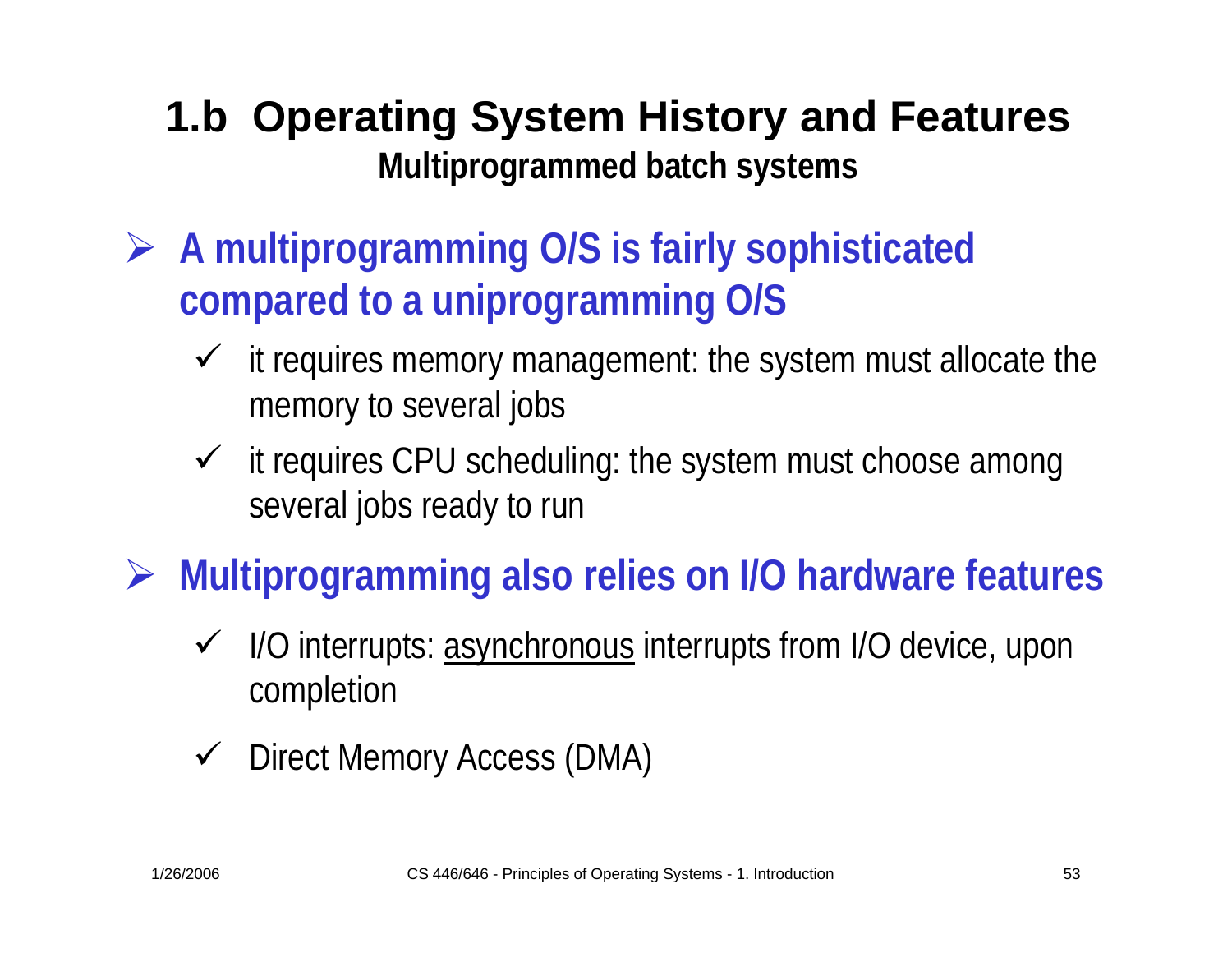# **1.b Operating System History and Features**

**Multiprogrammed batch systems**

Forward Note: Three I/O Techniques (see 5.)

- **► Programmed I/O** ("busy waiting"): the CPU is blocked and must poll the device to check if the I/O request completed
- $\checkmark$  **Interrupt-driven I/O**: the CPU can switch to other tasks and is (frequently) interrupted by the I/O device
- 9 **Direct Memory Access (DMA)**: the CPU is involved only at the start and the end of the whole transfer; it delegates control to an independent I/O controller that accesses memory directly without bothering the CPU

needed formultiprogramming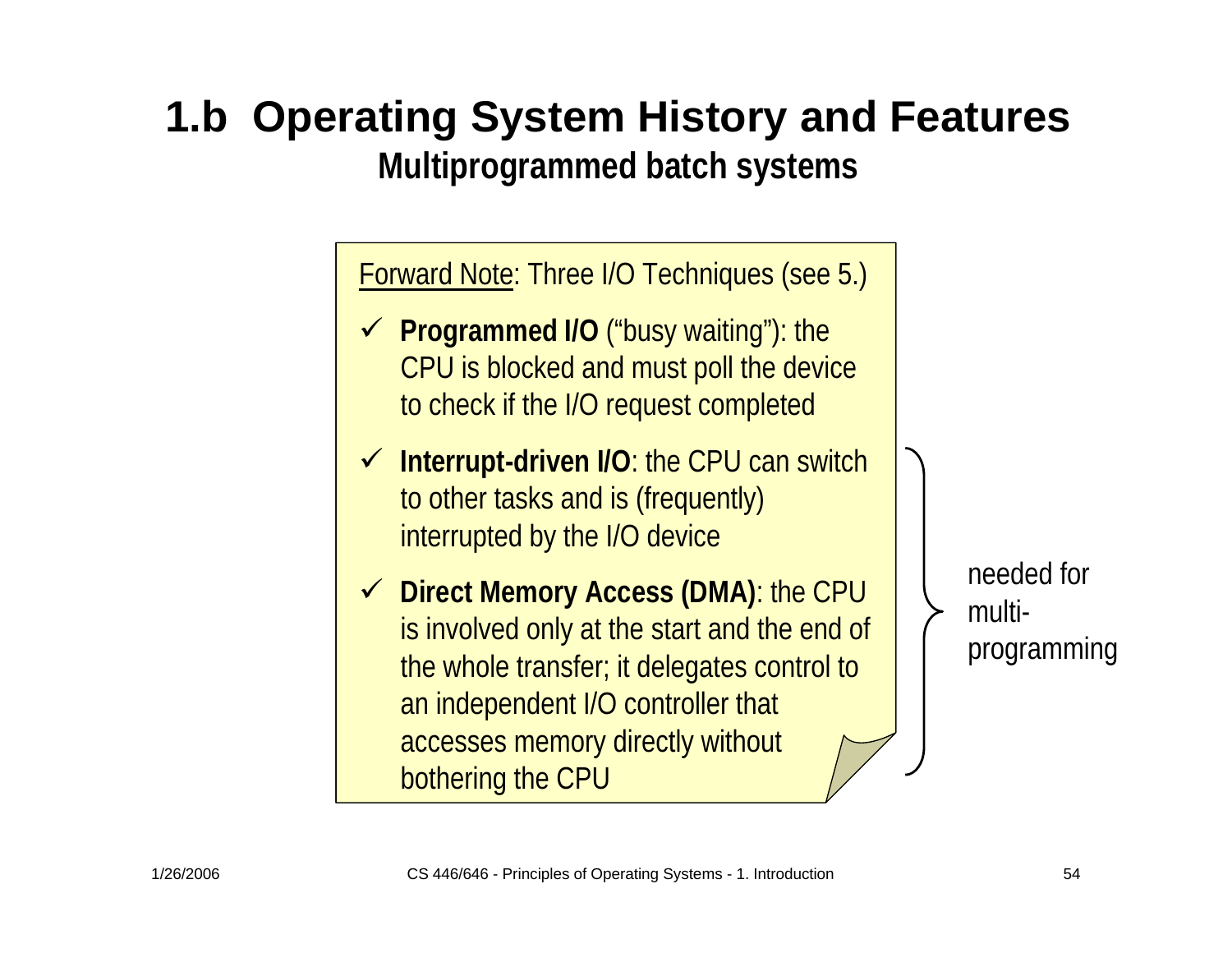- ¾ **Spooling (Simultaneous Peripheral Operation On-Line) is an important I/O feature for multiprogramming**
	- $\checkmark$  instead of preparing a batch of jobs on tape, new jobs are continuously and directly read in from cards onto disk as soon as they are brought to the computer room
	- $\checkmark$  producer/consumer scheme: spooling decouples job loading from job execution through a **buffer** (on disk or in memory)
	- $\checkmark$  useful because I/O devices access (read, write) data at different rates; the buffer provides a waiting station where data can rest while the slower device catches up
	- $\checkmark$  same in the output direction (printers)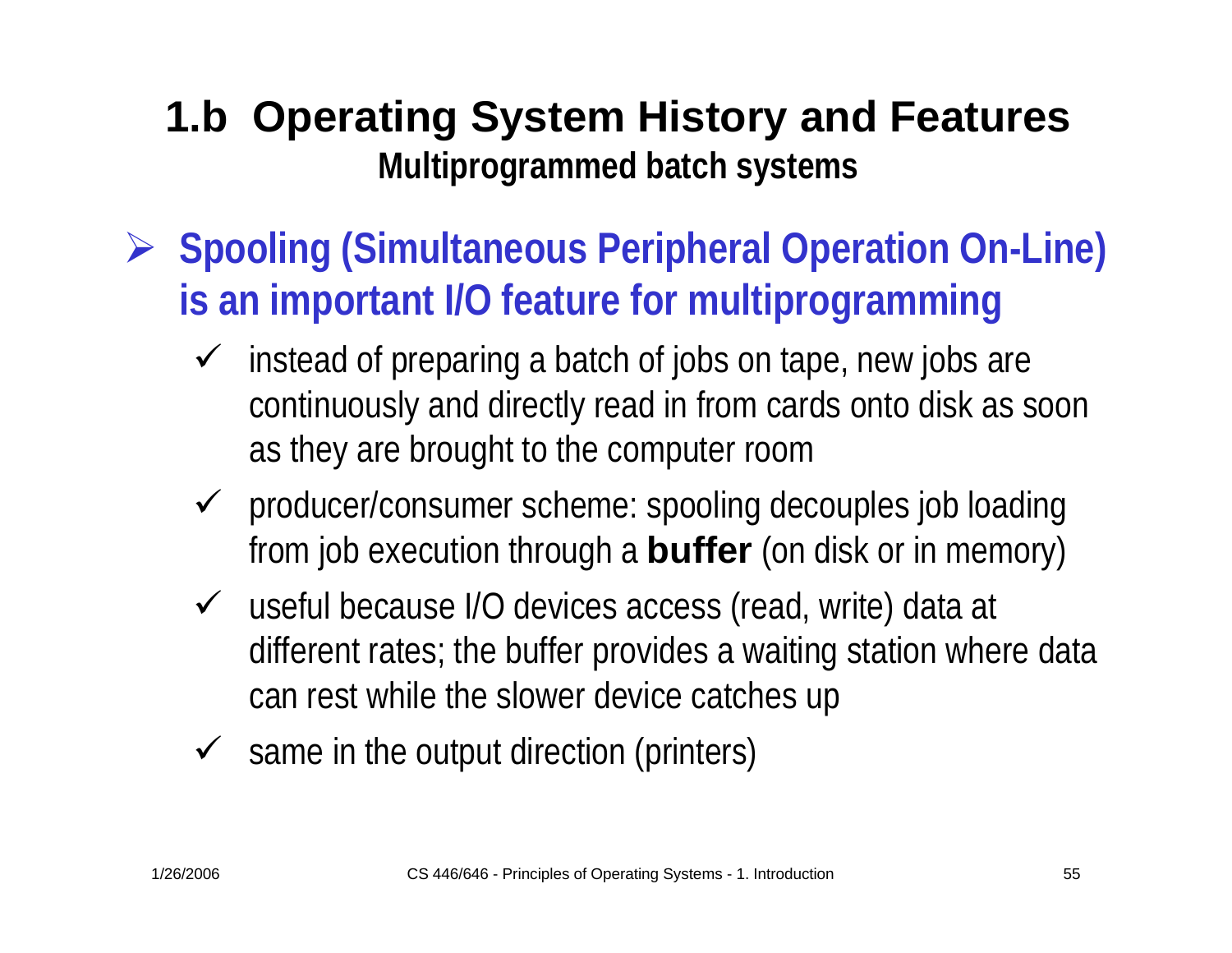# **1.b Operating System History and Features**

**Multiprogrammed batch systems**

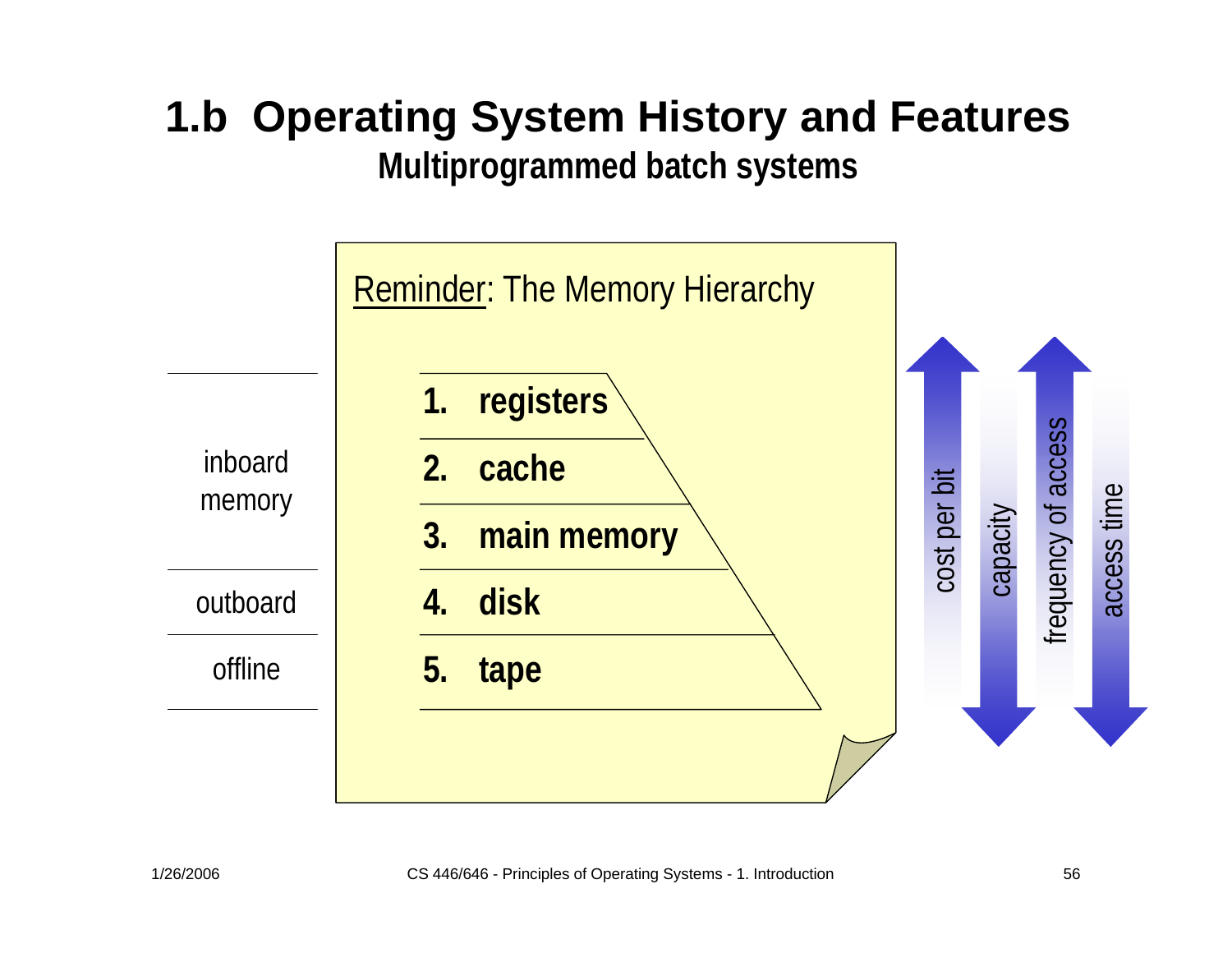## **1.b Operating System History and Features**

**Multiprogrammed batch systems**

Forward Note: Types of Scheduling

- **√ Long-term scheduling: which** jobs (stored on disk) will be considered for execution
- 9 **Medium-term scheduling** ("swapping"): which jobs are actually loaded into memory
- 9 **Short-term (CPU) scheduling** ("dispatching"): which job available in memory is run next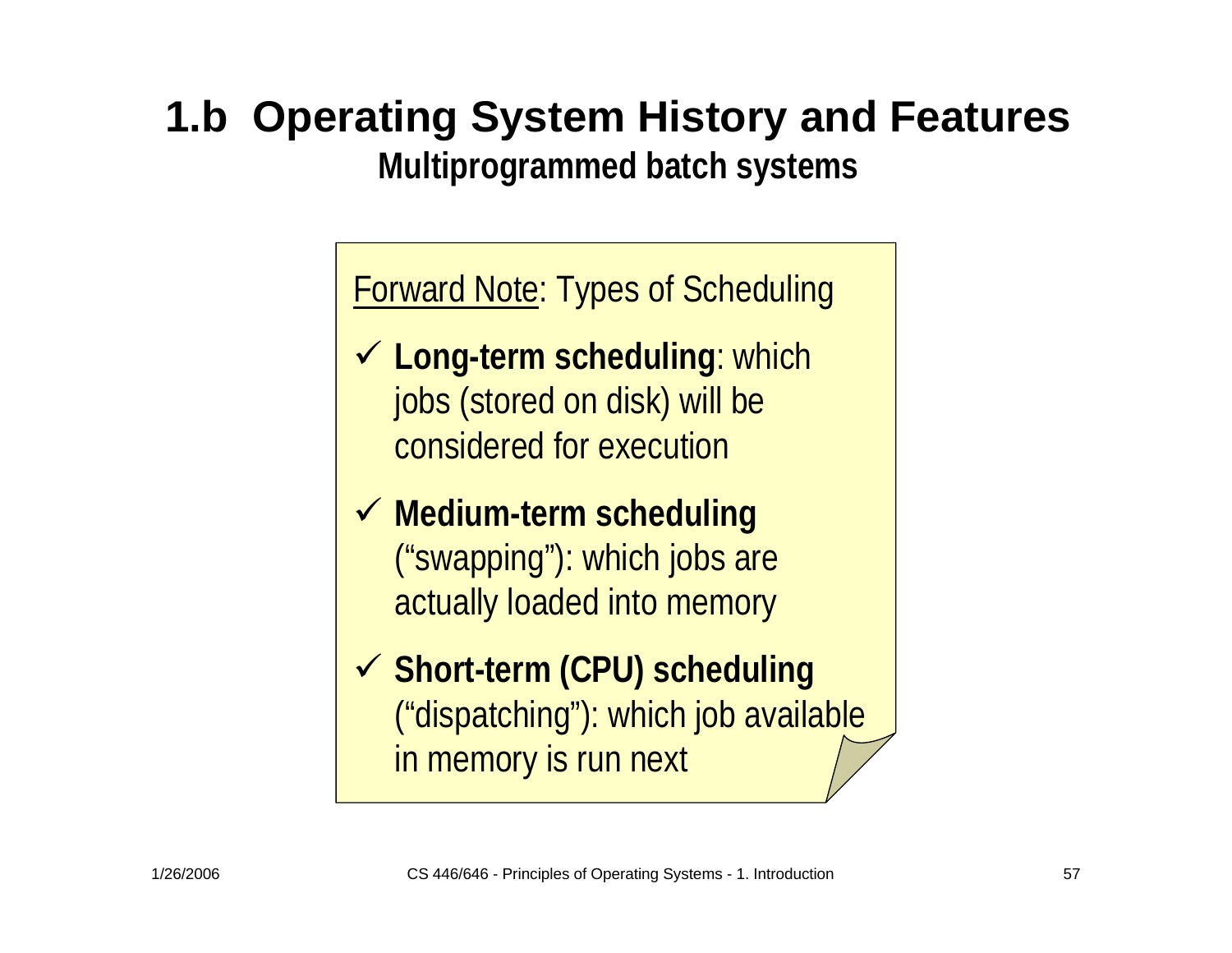### **1.b Operating System History and Features Time-sharing systems**

- ¾ **Batch multiprogramming was not fully satisfactory**
	- $\sqrt{ }$ multiprogramming alone does not give any guarantee that a program will run in a timely manner
	- $\checkmark$  users had a growing need to control more closely the execution of their jobs and intervene (fix, retry, etc.)
- **► There was a need for multiple-user interactivity** 
	- $\checkmark$  each user wants to see their program running as if it was the only program in the computer
	- $\sqrt{ }$ but without reverting back to single-user signup sheets
	- $\sqrt{ }$  therefore the advent of time-sharing or **preemptive multitasking** systems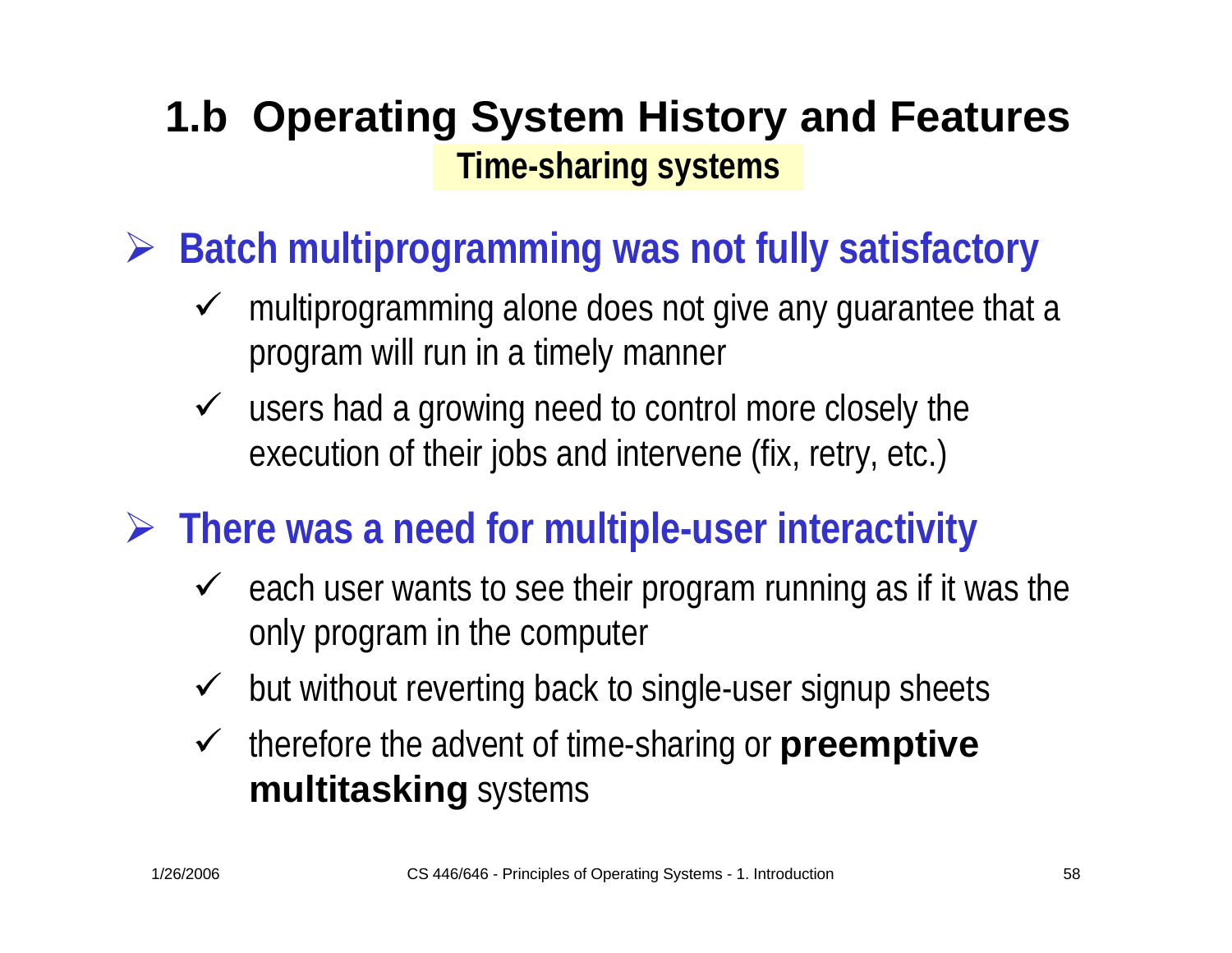### **1.b Operating System History and Features Time-sharing systems**

- ¾ **In the original multiprogramming systems**
	- $\checkmark$  tasks kept running until they performed an operation that required waiting for an external event such as I/O
	- multiprogramming was designed to maximize CPU usage
- ¾ **In time-sharing systems**
	- $\checkmark$  running tasks are required to relinquish the CPU on a regular basis through hardware interrupts (timer)
	- $\checkmark$  time-sharing is designed to minimize response time and allow several programs to execute apparently simultaneously
	- $\checkmark$  time sharing is a logical extension of multiprogramming for handling multiple **interactive** jobs among multiple users
	- $\checkmark$  $\checkmark$  birth of Unix in the 1960's: CTSS  $\to$  MULTICS  $\to$  UNIX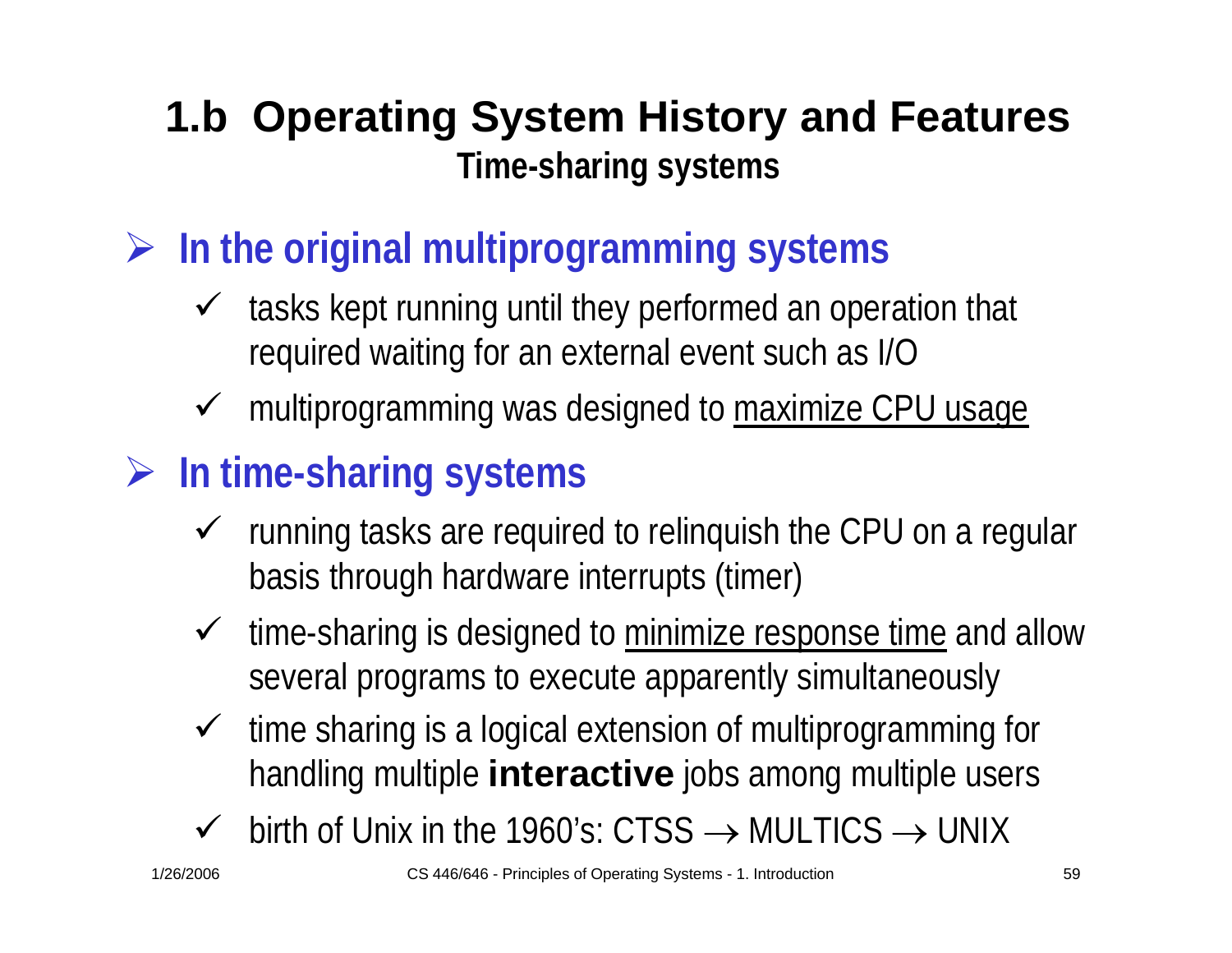- ¾ **Fourth generation: 1980-Present**
	- 9 Large Scale Integration (LSI) makes personal computing real



#### http://www.it.unr.edu/facilities/cordlab.asp **E. L. Cord computer lab at UNR**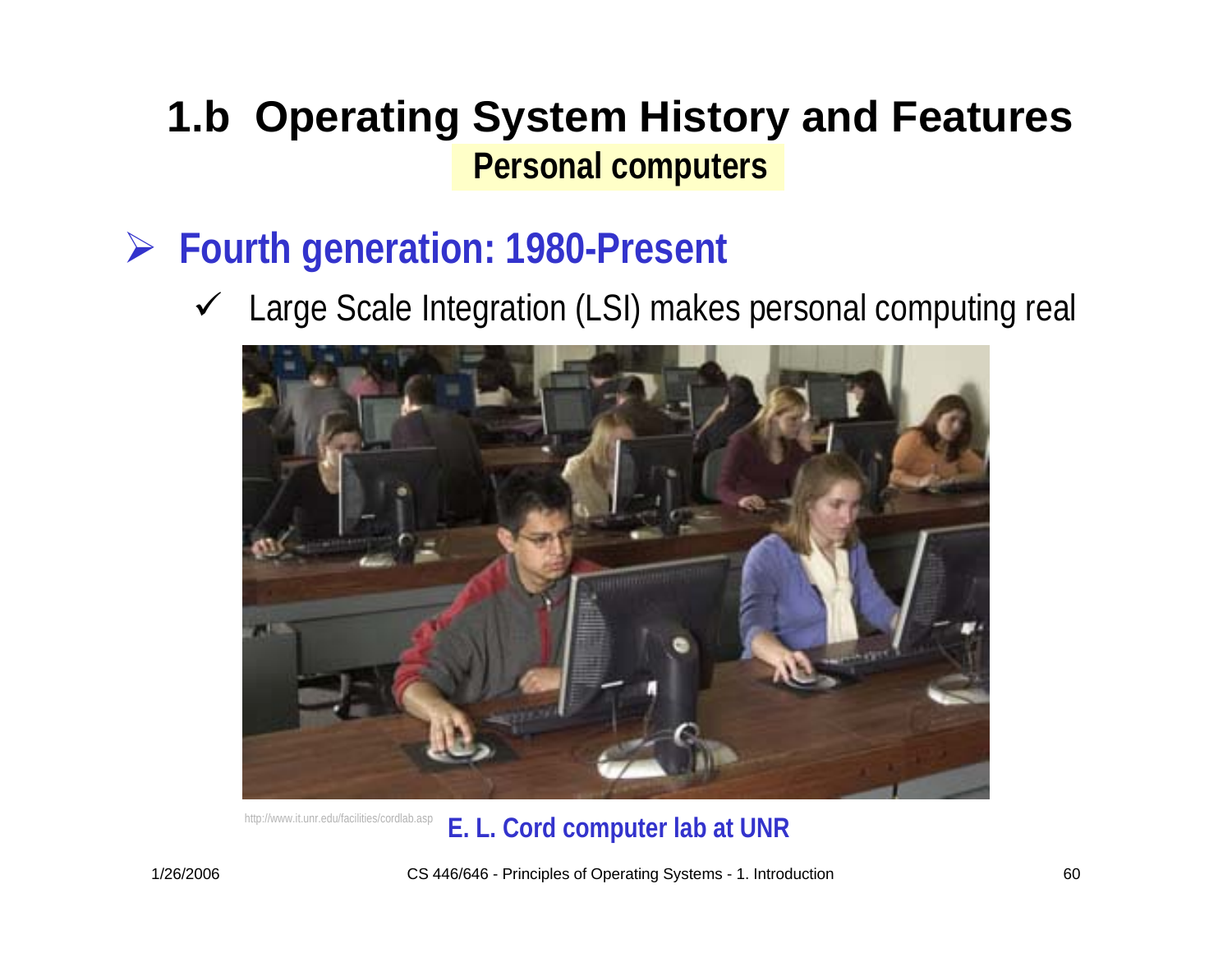- **▶ From multiple users back to a single user** 
	- $\checkmark$  preemptive multitasking was developed in the 1960's to share big and costly mainframe computers among multiple users
	- ◆ since then, **single-user** interactive computing has become possible on dedicated personal computers (PCs)
- ¾ **Resource sharing not critical anymore, yet multitasking still a central feature of modern PC operating systems**
	- $\checkmark$  a single-tasking environment is tedious: one must close the drawing application before opening the word processor, etc.
	- $\checkmark$  multitasking makes it possible for a single user to run multiple applications at the same time (or "background" processes) while retaining control of the computer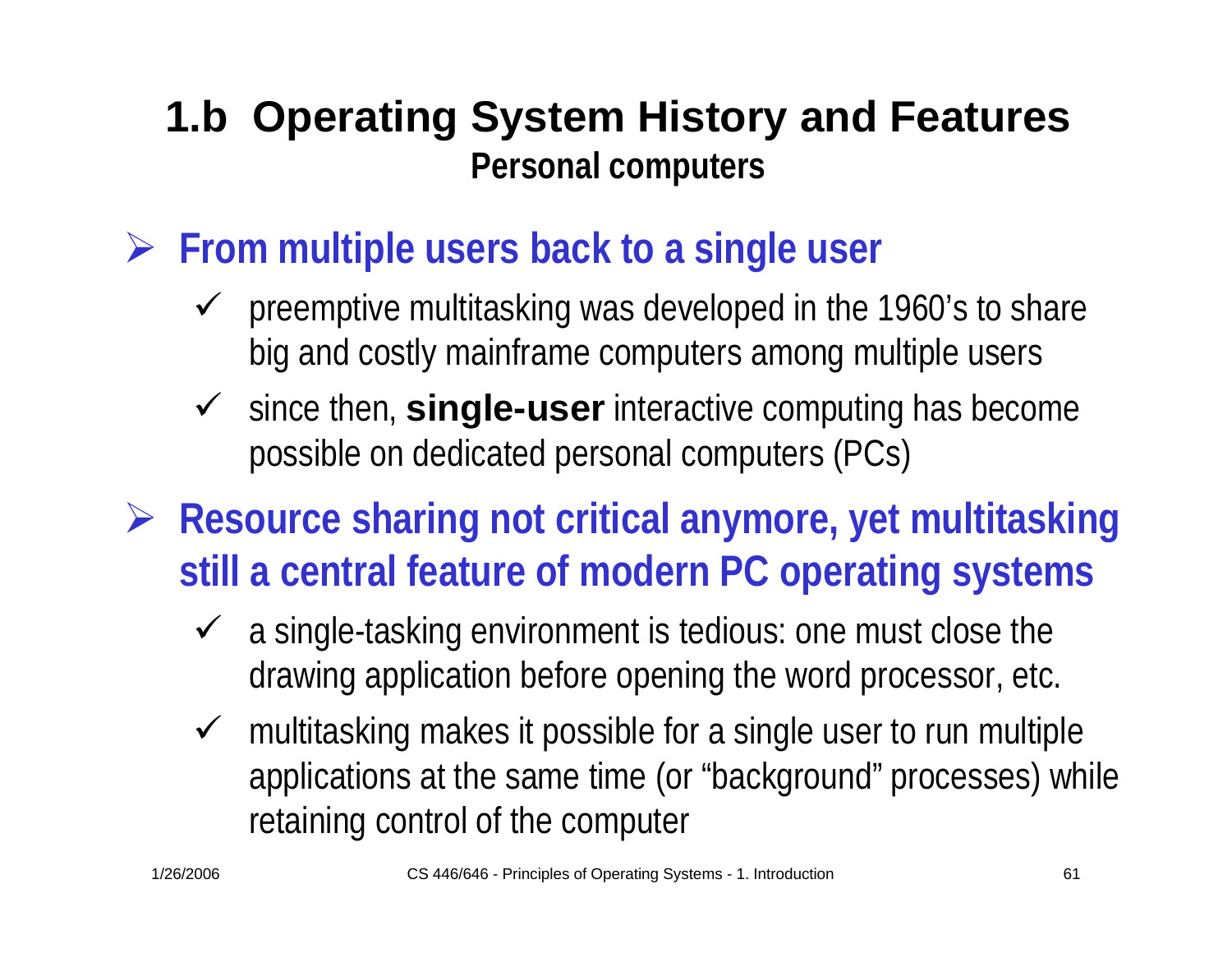- ¾ **Other mainframe system features have been integrated into PC systems, for example: file protection**
	- $\checkmark$  in multi-user systems, file protection was critical
	- $\checkmark$  in single-user PCs, it was not considered necessary at first, but reappeared with the advent of networking
- ¾ **PC systems emphasize user convenience**
	- $\sqrt{ }$  the primary goal of the mainframe multiprogrammed systems was to maximize CPU utilization
	- $\checkmark$  as in time-sharing systems, the primary goal of PC systems is rather to maximize user convenience and responsiveness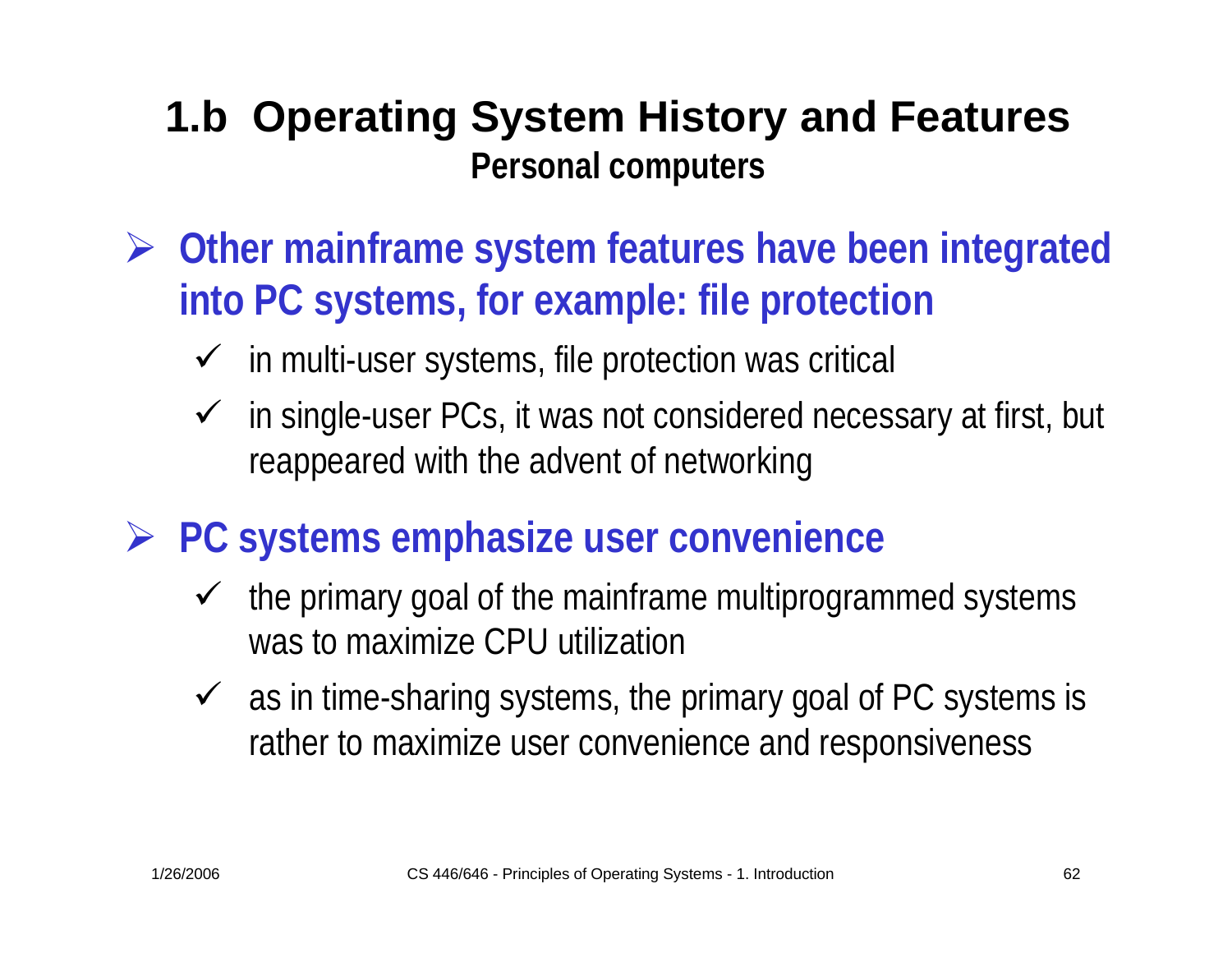¾**"Ontogeny recapitulates phylogeny"**



#### **Migration of operating system concepts and features**